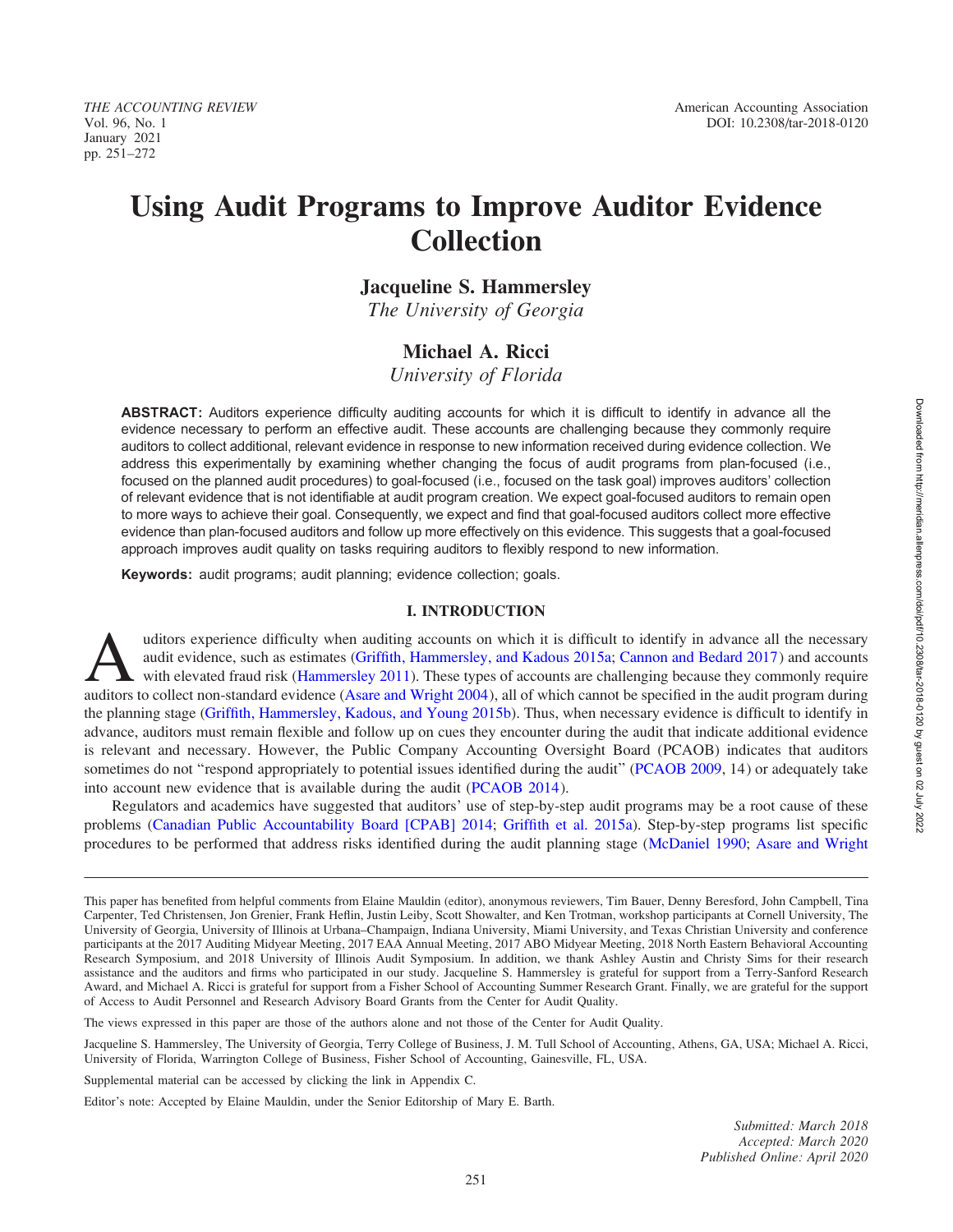[2004;](#page-17-0) [Griffith et al. 2015b](#page-18-0)). Auditing standards require auditors to develop a plan in response to identified risks ([PCAOB](#page-18-0) [2010a](#page-18-0)); practitioners typically use audit programs to ensure that audit risk is reduced to the planned level when all procedures listed in the program are performed [\(McDaniel 1990,](#page-18-0) [BDO Seidman 2004](#page-17-0)). Audit programs improve efficiency, effectiveness, and consistency of performance on some tasks ([McDaniel 1990\)](#page-18-0). However, since step-by-step programs represent a detailed plan for carrying out the audit, they may impede auditors' collection of additional, relevant evidence in response to new information [\(Griffith et al. 2015b](#page-18-0)).

In this study, we examine two research questions. First, we investigate whether changing the focus of the audit program improves auditors' collection of relevant evidence that cannot be identified during planning. Specifically, we examine whether auditors who use goal-focused audit programs (e.g., those that focus on meeting the goal of a task, such as evaluating the reasonableness of an estimate assumption) are more likely to collect relevant, previously unplanned evidence than auditors who use plan-focused audit programs (e.g., those that focus on performing a list of planned procedures to meet that same goal, such as step-by-step programs). Second, since plan-focused audit programs have benefits ([McDaniel 1990](#page-18-0)), it is important to consider whether auditors' performance can be enhanced while retaining these programs. Thus, we also examine whether an intervention that prompts auditors to think abstractly about why their task is important improves the performance of auditors who use plan-focused programs.

We draw on psychology literature about planning effectiveness. Most of these studies focus on the benefits of making plans, but a growing literature documents conditions under which having a general task goal is more effective than specific plans to achieve the same goal. Critically, people with a general task goal remain open to more ways to achieve their goal, while people with specific plans are so focused on their plans that they are less likely to notice alternative ways to achieve their goal [\(Parks-Stamm, Gollwitzer, and Oettingen 2007;](#page-18-0) [Bayuk, Janiszewski, and Leboeuf 2010](#page-17-0); [Masicampo and Baumeister 2012](#page-18-0)). Thus, general task goals have advantages over specific plans when essential steps needed to achieve a goal cannot be specified in advance. We expect that auditors who use goal-focused audit programs under these conditions will be more likely to collect relevant, previously unplanned evidence and to follow up more effectively on this evidence than auditors who use plan-focused audit programs.

Further, people can mitigate the drawbacks of having specific plans by thinking abstractly about why they perform a task, which activates their higher-level goals. Higher-level goals are broader than general task goals. Activation of higher-level goals slows down people's performance of planned actions and re-focuses them on overarching goals that motivate their specific plans ([Bayuk et al. 2010](#page-17-0); [Wieber, Sezer, and Gollwitzer 2014](#page-19-0)). Thus, we also expect that plan-focused auditors who think abstractly will collect more relevant, unplanned evidence and follow up more effectively on this evidence, than plan-focused auditors who do not.

To test our predictions, we perform a  $2 \times 2$  online experiment and manipulate audit-program focus (plan-focused versus goal-focused) and the presence of a prompt to think abstractly (no prompt versus abstract prompt). Experienced auditors evaluate the client's revenue projections. We hold constant information availability by telling all auditors that their task goal is to evaluate the reasonableness of the revenue projections and by describing six procedures that are planned to test these projections. Plan-focused auditors produce and use an audit program that focuses on the planned procedures and goal-focused auditors produce and use an audit program that focuses on the general task goal. Auditors receiving the abstract prompt receive an intervention that focuses them on why their task is important and, thus, on higher-level goals.

Next, auditors receive new information about risks that were not identifiable when the audit program was created. After reviewing this information, auditors collect evidence by selecting from a population of audit procedures and examining the evidence revealed by each procedure. The population of procedures includes the planned procedures and some unplanned procedures, including target and irrelevant procedures. The target procedures allow auditors to investigate the newly introduced risks and reveal target issues that strongly suggest that the revenue projections are overstated. We measure the number of target procedures selected and the number of target issues auditors want to discuss with their manager.

We find that goal-focused auditors choose more target procedures and want to discuss more target issues with their manager than plan-focused auditors. Although goal-focused auditors' judgments of the reasonableness of the revenue projections are not different from those of plan-focused auditors, goal-focused auditors collect more relevant evidence and communicate more relevant information to their managers. This is important because auditors have discretion about what information to communicate to supervisors ([Rich, Solomon, and Trotman 1997](#page-18-0)). Further, supervisors' judgments are influenced by the mix of information received from subordinates (e.g., [Agoglia, Kida, and Hanno 2003](#page-17-0)). We corroborate this in a supplemental experiment, which shows that experienced managers who receive the target evidence judge the revenue projections as less reasonable and are more concerned about the target issues than managers who do not receive this evidence. Thus, goal-focused auditors improve audit quality by providing a higher quality set of information to their supervisors who, in turn, make better judgments. We find no evidence that thinking abstractly improves plan-focused auditor performance, despite a successful manipulation.

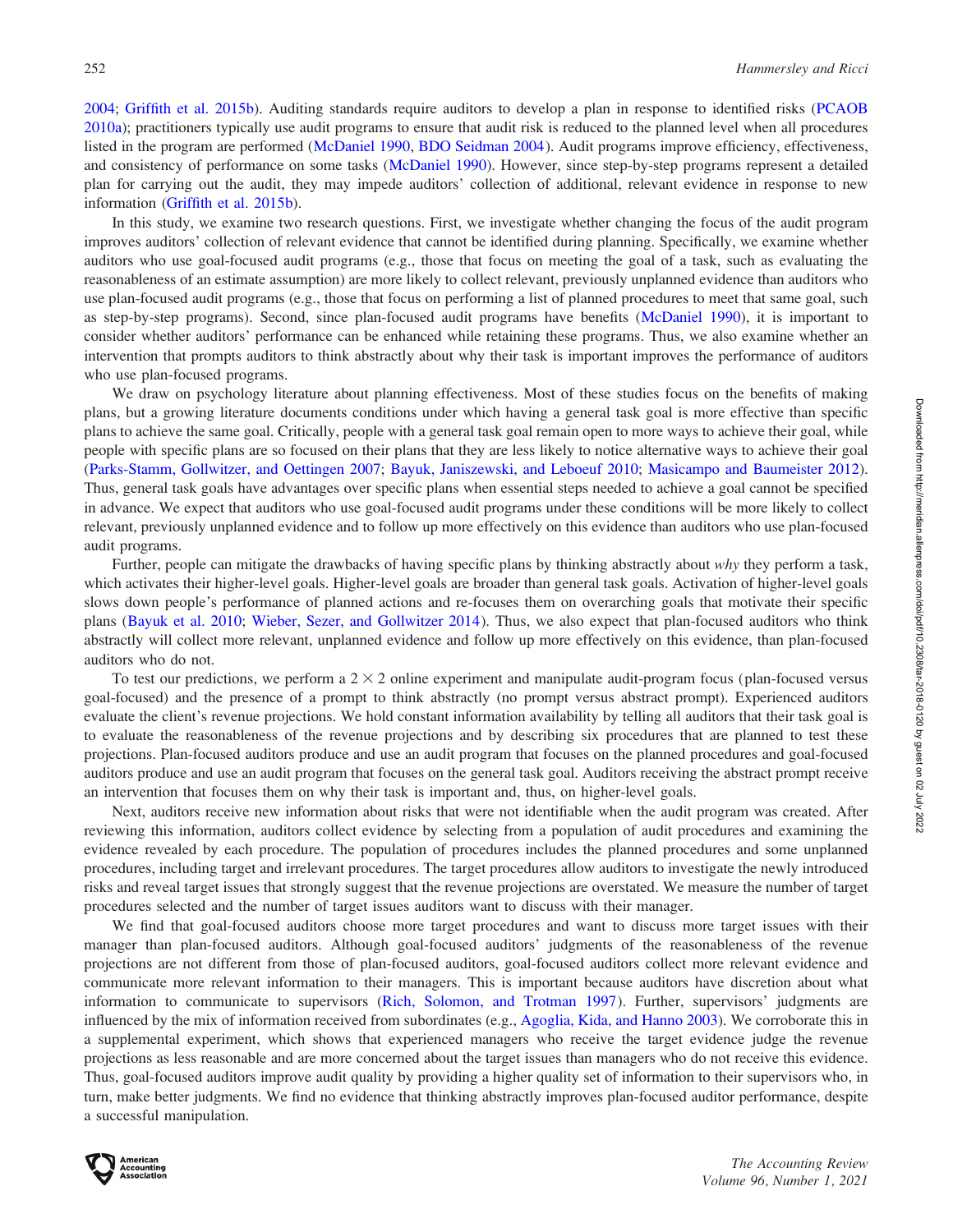In supplemental analyses, we also show that goal-focused auditors pay more attention to risks introduced after the audit program was set, do not neglect planned procedures, and do not select more irrelevant procedures. Further, plan-focused auditors often engage in a rote search for evidence. Indeed, 44 percent of plan-focused auditors only select planned procedures and 17 percent of plan-focused auditors select the planned procedures in the order listed on the plan-focused program, even though evidence order was randomized for each auditor.

Our study contributes to theory and practice by addressing one of the problems with auditing that has been most difficult to solve because adding a new checklist or audit program step is not effective for ensuring collection of as yet unidentified, but necessary audit evidence ([Griffith et al. 2015b](#page-18-0)). Instead, improving performance on tasks that require auditors to flexibly respond to new information likely requires new approaches. Our study suggests that goal-focused programs are a promising innovation that can help improve performance when auditing accounts for which it is difficult to identify all relevant evidence in advance, such as estimates and higher fraud-risk accounts. Our study makes the following contributions to the literature.

First, we contribute to the audit programs literature. While early work showed audit programs increase performance consistency ([McDaniel 1990\)](#page-18-0), [Asare and Wright \(2004\)](#page-17-0) show that starting with a standard audit program interferes with auditors' ability to *plan* effective non-standard fraud procedures compared to starting with a blank page. We extend [Asare and](#page-17-0) [Wright \(2004\)](#page-17-0) by holding constant the task goal and procedure information auditors receive and showing that the focus of audit programs affects auditors' evidence collection decisions.

Second, we contribute to the complex estimates literature by identifying a change in audit program structure that can be deployed to improve auditors' information search when auditing accounts for which relevant, unplanned evidence is likely to emerge. Prior work has identified changes to auditors' general cognitive approaches or motivations that improve estimate audit quality. For example, [Griffith et al. \(2015b\)](#page-18-0) show that a deliberative mindset, a general cognitive orientation that operates independently of the task, improves auditors' use of incidentally encountered evidence already in their possession. [Rasso](#page-18-0) [\(2015\)](#page-18-0) finds that changing how abstractly auditors construe incoming evidence helps auditors suspend judgment and increases the amount of additional evidence requested. [Kadous and Zhou \(2019\)](#page-18-0) show that making auditors' intrinsic motivation salient increases their attention to and processing of evidence already in their possession. In contrast, we show that changing the structure of a common audit tool, the audit program, to be more goal-focused improves auditors' information search by increasing their attention to opportunities to deviate from planned procedures; this is useful when conditions are right for relevant, unplanned evidence to emerge. Thus, each of these interventions helps improve a different dimension of performance when auditing estimates, under different circumstances. Since problems with estimates are not monolithic, making progress in this area requires us to continue cataloging these problems and identifying methods that improve different dimensions of performance. We add to the literature by identifying a change to the audit program that increases auditors' flexibility when searching for evidence.

Third, when contrasted with the effectiveness of the goal-focused program, the ineffectiveness of the abstract prompt, despite a successful manipulation, has important theoretical implications. Supplemental analyses suggest that goal-focused programs are effective because they remove the barrier to performance (i.e., a focus on performing planned procedures) from the audit program that guides auditors' search for evidence. In contrast, thinking abstractly is designed to *disrupt* the cognitive drawbacks of using plan-focused programs. After ruling out several alternative explanations for why the abstract prompt was ineffective, we conclude that thinking abstractly is simply insufficient to overcome the drawbacks of plan-focused programs. Combined with our evidence about rote evidence collection by plan-focused auditors, this suggests that plan-focused audit programs have powerful, difficult to overcome effects.

Finally, we contribute to the debate in psychology over the drawbacks of specific plans (see [Masicampo and](#page-18-0) [Baumeister 2012](#page-18-0)). Prior psychology studies examine the effect of having task goals versus rehearsing specific plans to achieve those goals. However, in auditing, plans are complex, likely have information content about what auditors should do, and are not typically rehearsed. Thus, unlike psychology studies, we hold constant auditors' goals and plans, examine the effect of changing the *focus* of the audit plan, and do not ask auditors to rehearse their plans. Although these choices create tension, we show that specific plans can be detrimental in settings such as auditing, where people have a professional responsibility to update their risk assessments and procedures in response to new information ([PCAOB](#page-18-0) [2010b\)](#page-18-0).

#### II. THEORY AND HYPOTHESIS DEVELOPMENT

We propose that it is often difficult to identify all of the steps that will be necessary to effectively audit an account during the planning stage. This issue is pronounced for complex estimates and accounts with elevated fraud risk, but is relevant to any account for which auditors must flexibly respond to new information. Complex estimates are challenging because auditors begin with an incomplete understanding of all of the embedded assumptions and the sensitivity of the estimate to these

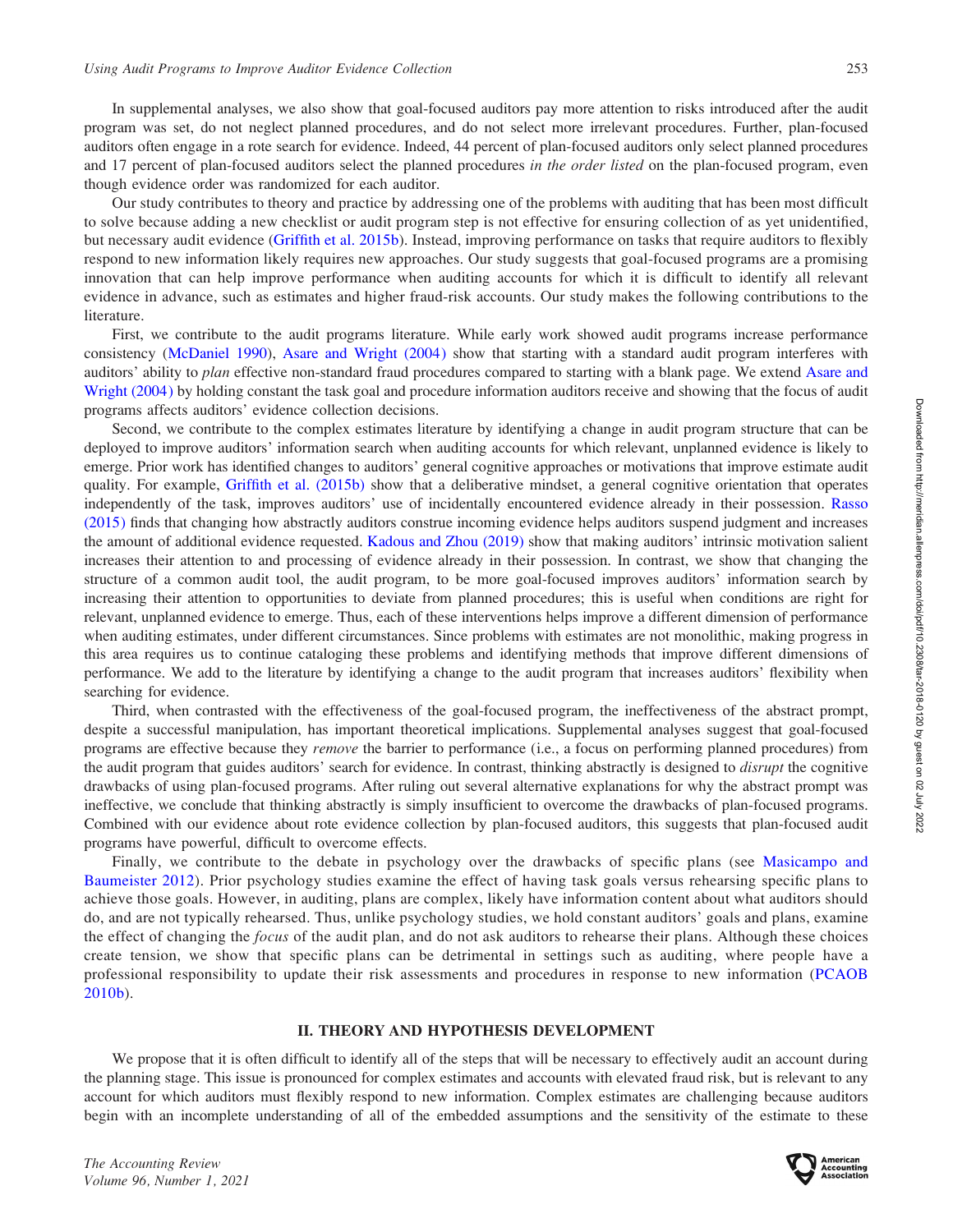assumptions ([Griffith et al. 2015b](#page-18-0)). As auditors gain a deeper understanding of estimates, they need to update the types of evidence they search for and evaluate [\(Griffith et al. 2015a](#page-18-0)). Similarly, fraud situations are difficult because auditors begin with a limited understanding of the effects of identified fraud risks and cannot evaluate management intent during planning [\(Hamilton 2016](#page-18-0)). Auditors must adapt the audit approach to accommodate fraud cues that surface during evidence evaluation [\(Austin 2019\)](#page-17-0). Although estimates and fraud situations typically require flexibility, other accounts can also require flexibility. For example, when there are changes to process structures or control systems or when management discloses important issues to auditors late in the year [\(McCracken, Salterio, and Gibbins 2008](#page-18-0)), it may be difficult to fully populate the audit program. Thus, understanding how audit program use affects audit quality in these situations is also important.

Psychology theory shows that people who make specific plans explaining when, where, and how they plan to act are often more likely to achieve their goals (Gollwitzer and Brandstätter 1997; [Gollwitzer 1999](#page-18-0); [Gollwitzer and Sheeran 2006](#page-18-0)). They show heightened attention to the goal pursuit opportunities specified in their plans [\(Gollwitzer 1999;](#page-18-0) [Gollwitzer, Fujita, and](#page-18-0) [Oettingen 2004;](#page-18-0) [Gollwitzer and Sheeran 2006](#page-18-0)), freeing up cognitive resources that would otherwise be dedicated to searching for opportunities to act ([Masicampo and Baumeister 2012\)](#page-18-0). Further, people with specific plans automatically initiate the actions specified therein [\(Gollwitzer 1999](#page-18-0); [Gollwitzer et al. 2004](#page-18-0); [Gollwitzer and Sheeran 2006](#page-18-0)). While pursuing their goals, people with specific plans do not have to think carefully about what to do since they have already decided ([Masicampo and Baumeister](#page-18-0) [2012\)](#page-18-0). Thus, specific planning is often beneficial because it helps people get started on their goals and avoid distractions [\(Gollwitzer and Sheeran 2006](#page-18-0)).

Although specific plans are often beneficial, growing evidence shows that under certain conditions general task goals have advantages over specific plans. People with general task goals attend to and are open to performing a broader set of goal pursuit activities than people with specific plans [\(Parks-Stamm et al. 2007;](#page-18-0) [Bayuk et al. 2010](#page-17-0); [Masicampo and](#page-18-0) [Baumeister 2012](#page-18-0)). People with general task goals are also more likely to recognize unplanned opportunities to achieve their goals than people with specific plans who tend to focus all of their attention on the goal pursuit opportunities specified in their plan (Ordóñez, Schweitzer, Galinsky, and Bazerman 2009). This is especially true when the unplanned opportunities are difficult to identify ([Parks-Stamm et al. 2007](#page-18-0)). Further, even if people with specific plans notice unplanned opportunities to pursue their goals, they devalue them because they feel committed to following their plans [\(Bayuk et al.](#page-17-0) [2010;](#page-17-0) also see discussion of Häfner's thesis in [Gollwitzer, Parks-Stamm, Jaudas, and Sheeran \[2008\]\)](#page-18-0). Thus, a general task goal has advantages over a specific plan in settings where essential steps needed to achieve a goal cannot be identified at the time plans are made.

When critical audit procedures cannot be identified prior to the start of testing, we expect that plan-focused programs contain a barrier to effective evidence collection. Specifically, we expect auditors who use plan-focused audit programs to concentrate on carefully completing the steps stated in the program, at the expense of noticing and acting upon new risks that arise during testing. In contrast, we expect the general task goal contained in goal-focused programs to remove this barrier to performance, enabling auditors to flexibly consider a variety of different means by which they can effectively perform their task. Thus, we expect auditors who use goal-focused audit programs to be more attentive to new risks that arise during testing and more open to collecting relevant, unplanned evidence in response to these risks. We expect:

H1: Goal-focused auditors will be more likely to collect relevant, previously unplanned evidence than plan-focused auditors.

We next turn to research examining how people can maintain a specific plan without missing out on unplanned opportunities to achieve their goals. This is important because step-by-step audit programs are common in practice. The goals literature widely recognizes that goals are organized hierarchically [\(Carver and Scheier 1982;](#page-17-0) [Vallacher and Wegner 1987](#page-18-0); [Trope and Liberman 2010\)](#page-18-0). People have higher-level goals (e.g., to be healthy) that they break down into general task goals (e.g., exercising). Further, they identify specific actions they can take in order to pursue their general task goals (e.g., going to the gym after work today). Thus, although plan-focused auditors focus on completing a series of actions (i.e., audit procedures), these actions relate to a general task goal (e.g., evaluating the reasonableness of a model assumption) and to higher-level goals the task serves (e.g., identifying misstatements in the financial statements). People's higher-level goals convey information about the central features or meaning of a task (i.e., why a task is performed), and omit specific details about what will be done to complete a task (i.e., how a task is performed; [Trope and Liberman 2010\)](#page-18-0).

Thinking abstractly about why a task is performed activates higher-level goals and, critically, these goals can unconsciously remain active while people follow a specific plan ([Bayuk et al. 2010](#page-17-0)). Further, thinking abstractly about why a task is important mitigates the drawbacks of following specific plans. Thinking abstractly slows down people's automatic initiation of planned actions, allowing them to consider unplanned opportunities to achieve their goals [\(Wieber et al. 2014](#page-19-0)). Further, since thinking abstractly activates people's higher-level goals, it re-focuses them on what motivated the specific plan, making it easier for them to recognize the connection between unplanned actions and their overarching goals. Thus, thinking

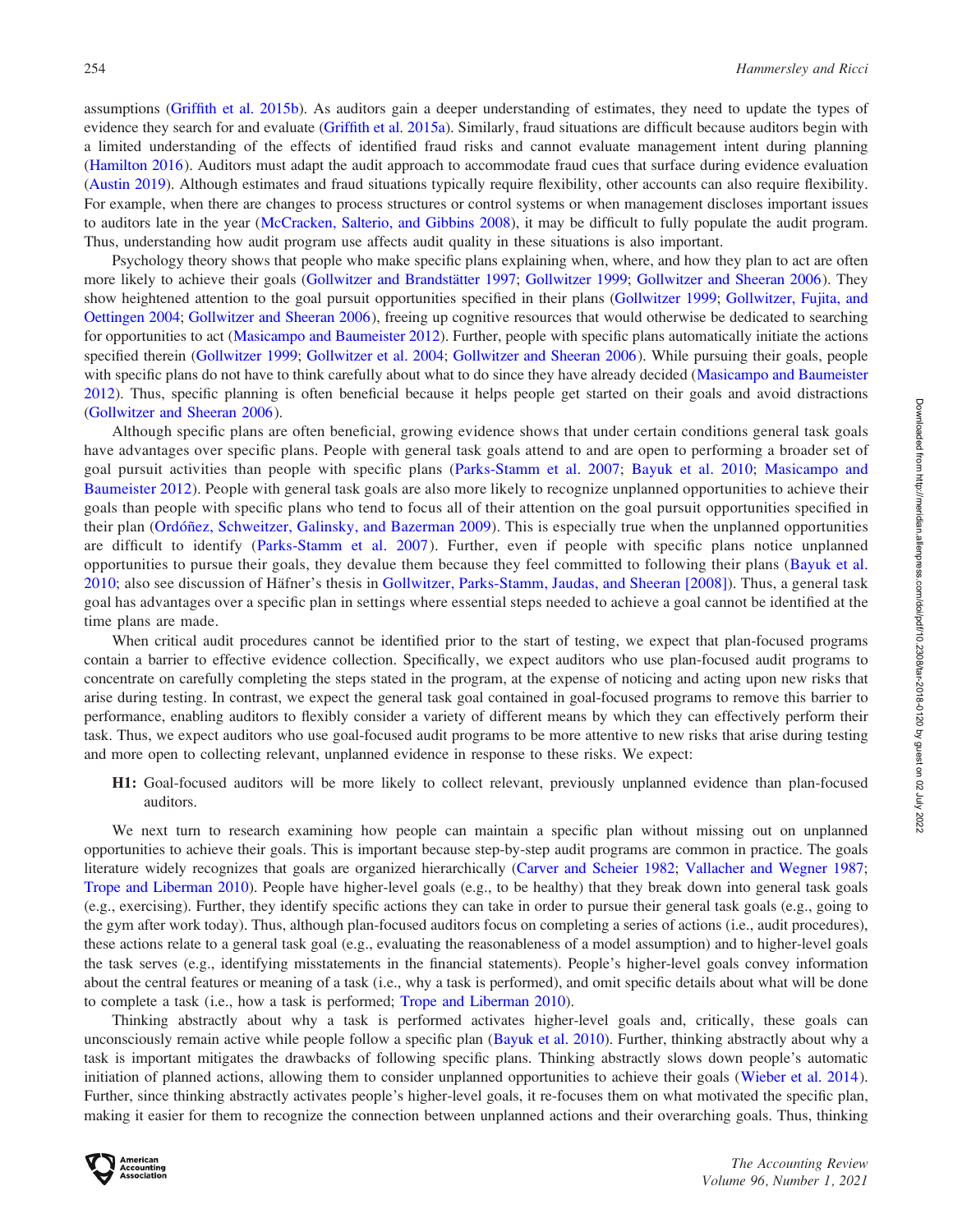abstractly before following a specific plan helps people overcome their tendency to devalue unplanned opportunities to pursue their goals (Bayuk et al.  $2010$ ).<sup>1</sup>

Together, the literature suggests that auditors who use plan-focused audit programs can overcome their narrow focus on the planned procedures by first thinking abstractly about why it is important to perform their task. Auditors who think abstractly about their higher-level goals (e.g., to identify misstatements in the financial statements) should be more likely to make connections between their overarching goals and relevant unplanned evidence. This should reduce the automaticity of their evidence collection and increase the intentionality with which they choose evidence; this should also reduce their tendency to devalue relevant evidence that is not part of the audit plan. Thus, we expect abstract thinking to activate auditors' higher level goals and this will mitigate the drawbacks of using a plan-focused program. We expect:

H2: Plan-focused auditors who think abstractly about their task will be more likely to collect relevant, previously unplanned evidence than plan-focused auditors who do not think abstractly.

Finally, we consider how thinking abstractly affects evidence collection by auditors using goal-focused programs. Psychology research on planning does not lead to clear predictions about how thinking abstractly affects people focused on a general task goal. Planning research shows that thinking abstractly can motivate people to work harder on their general task goal by reinforcing their commitment to this goal [\(Wieber et al. 2014](#page-19-0)) or lead to inaction by prompting indecisiveness about how to go about pursuing higher-level goals [\(Bayuk et al. 2010](#page-17-0)). However, this literature does not identify conditions under which thinking abstractly is more likely to lead to increased motivation rather than inaction. Broader literature on abstract mental representations suggests that thinking abstractly can help people see the big picture ([Wakslak, Trope, Liberman, and Alony 2006](#page-18-0)). However, we do not expect auditors using goal-focused programs to be subject to the ''tunnel vision'' that abstract thinking disrupts because these programs lack the narrow focus on planned procedures present in plan-focused programs. Thus, we do not expect goalfocused auditors who think abstractly to collect more relevant, unplanned evidence than goal-focused auditors who do not think abstractly, but we do not make any formal predictions about performance across these conditions.

#### Judgment and Decision Performance

After collecting evidence, auditors evaluate the evidence, prepare information for supervisor review, and communicate potential issues to supervisors [\(Griffith et al. 2015a](#page-18-0)). Importantly, auditors have discretion about what to communicate and selectively present evidence to convince supervisors of their views [\(Rich et al. 1997](#page-18-0)). Auditors also have incentives to be efficient and avoid conflicts with client management; this can make them hesitant to follow up on evidence contradicting management's assertions ([Coram, Ng, and Woodliff 2004;](#page-17-0) [Bennett and Hatfield 2013](#page-17-0); [Brazel, Jackson, Schaefer, and Stewart 2016](#page-17-0)). Indeed, auditors sometimes engage in motivated reasoning, where they underweight information contradicting management's assertions [\(Hackenbrack and Nelson 1996;](#page-18-0) [Kadous, Kennedy, and Peecher 2003](#page-18-0); [Austin, Hammersley, and Ricci 2020](#page-17-0)). Alternatively, auditors may underweight contradicting evidence if they do not recognize the importance of it. Thus, auditors who collect more relevant, unplanned evidence may fail to evaluate it appropriately or follow up on the evidence.

Nevertheless, on average, we expect that auditors who collect more relevant, unplanned evidence will make higher quality judgments and follow up on the evidence more effectively than auditors who do not collect this evidence. Auditors who collect better evidence should gain a better understanding of potential audit issues than auditors who do not. Further, we expect that auditors with a better understanding of potential audit issues will better understand the implications of the evidence for management's proposed accounting and, despite the potential for motivated reasoning, this will translate into more concern about a potential misstatement. All else equal, auditors who are more concerned should follow up by communicating more relevant information to their supervisors. Since supervisors' judgments are influenced by the mix of information received by their subordinates ([Ricchiute 1999](#page-18-0); [Yip-Ow and Tan 2000](#page-19-0); [Agoglia et al. 2003](#page-17-0), [Tan and Trotman 2003\)](#page-18-0), audit effectiveness likely improves when auditors communicate a more complete set of evidence to their supervisors. We expect:

H3: Goal-focused auditors will make higher quality judgments and follow up on evidence that contradicts management's assertions more effectively than plan-focused auditors.



<sup>1</sup> Importantly, thinking abstractly is different from using goal-focused programs. Goal-focused programs modify the structure of the audit program, the tool auditors use to guide their information search, by removing the narrow focus on planned procedures present in plan-focused programs. The general task goal in goal-focused programs enables auditors to flexibly consider alternative ways to perform their task and encourages auditors to search for evidence by performing whatever procedures they deem necessary to accomplish their task goal. In contrast, thinking abstractly does not involve any structural changes to the audit program. Auditors who think abstractly can populate their audit programs with planned procedures and use these planfocused programs to guide their search for evidence. However, thinking abstractly about the overarching purpose of the task (e.g., why it is important) before using plan-focused programs should disrupt the ''tunnel vision'' typically induced by these programs by helping auditors make connections between their overarching goals and unplanned, relevant evidence.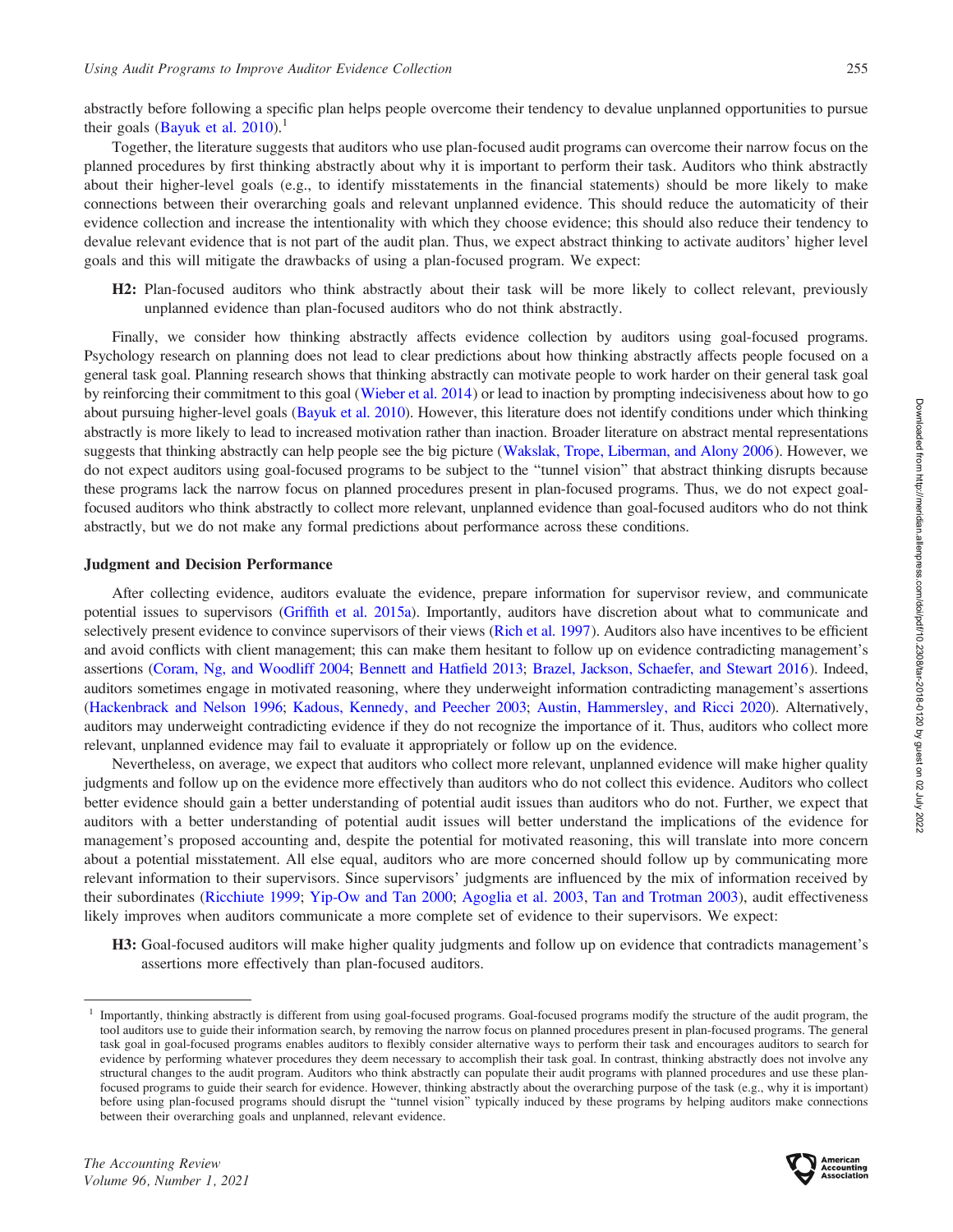H4: Plan-focused auditors who think abstractly about their task will make higher quality judgments and follow up on evidence that contradicts management's assertions more effectively than plan-focused auditors who do not think abstractly.

#### III. RESEARCH METHOD

We perform a  $2 \times 2$  experiment and manipulate audit-program focus (plan-focused versus goal-focused) and the presence of a prompt to think abstractly about why the task is important (no prompt versus abstract prompt). We obtained data from auditors at eight audit firms, including each of the Big 4 firms. We collected our data online using a Qualtrics survey and our final dataset contains 123 responses.<sup>2</sup> The auditors in our final data set include 115 seniors and 8 managers. Their average experience is 47 months, with a range of 18 to 144 months. Experienced seniors are appropriate participants because these auditors regularly evaluate the reasonableness of complex estimate assumptions [\(Griffith et al. 2015a](#page-18-0)) and have significant responsibility for directing the search for evidence [\(Hammersley, Johnstone, and Kadous 2011\)](#page-18-0).<sup>3</sup>

#### Task

Auditors evaluated the reasonableness of the client's revenue projections, a key input to a fair value estimate used in the client's goodwill impairment test. We heavily adapted our task from prior research (e.g., [Griffith et al. 2015b;](#page-18-0) [Austin et al.](#page-17-0) [2020;](#page-17-0) [Kadous and Zhou 2019](#page-18-0)). As illustrated in Figure 1, the case began with background information about an electronicsmanufacturer client and the client's step one goodwill impairment test. The client estimated the fair value of a reporting unit using a discounted cash flow model and concluded that the fair value exceeded the book value and, thus, goodwill was not impaired. We instructed auditors that their task was to evaluate the revenue projections used in the model. We explained that the audit team had already tested the other aspects of the model and found no exceptions.

Next, auditors planned the audit of the revenue projections. We told all auditors that their goal was to evaluate the reasonableness of the revenue projections and that they had a planning discussion with their manager, which identified six audit procedures to perform.<sup>4</sup> After reviewing this information, auditors produced an audit program according to our instructions (described below), completed the abstract-prompt if assigned to the prompt condition, and reviewed a summary of the CFO's comments about the revenue projections. Importantly, the CFO's comments introduced new risks that were not identifiable when auditors produced their audit program. The CFO explained that the company recently moved up its planned release date for a new product because a competitor was working on a similar product, thus seeding risks related to: (1) the competing product interfering with the anticipated success of the new product and (2) the company's ability to develop, produce, and release the new product according to its revised timeline. Information available later in the case showed that the company's fair value estimate and its ability to pass the step one test were sensitive to small changes in the revenue projections and, thus, the timely success of the new product.

After reviewing the CFO's comments, auditors proceeded to their main task, testing the revenue projections. With their audit program visible at the top of their screen, auditors selected from a population of 12 audit procedures and examined the evidence revealed by each procedure they selected (see Appendix A). They performed this process iteratively, repeating it until they indicated that they were finished.<sup>5,6</sup> The population of procedures contained the six planned procedures that were identified during the discussion with the manager, two unplanned *target procedures* that provided further information about the



<sup>&</sup>lt;sup>2</sup> We obtained institutional review board approval for this study. Auditors opened the link to our study 191 times and 142 auditors finished the study. We eliminated data from the following 19 auditors, although inferences are unchanged and all significant results continue to hold at  $p < 0.10$  if we use data from all 142 auditors who finished the study: one staff who does not have the knowledge and experience to perform the task, nine auditors who skipped significant portions of the study (one who did not write anything in response to the abstract prompt and eight who skipped the main task of selecting procedures and examining evidence), six auditors who spent eight or fewer minutes on the entire study (retained participants spent a median of 34 minutes), and three auditors who did not follow our instructions to complete the task in one sitting as evidenced by spending over ten minutes on a single screen after receiving the manipulations (retained participants include 12 who were likely idle before receiving the manipulations). A binary logistic model shows that the likelihood of exclusion does not differ across conditions (main effect and interaction p's all  $> 0.219$ ), suggesting that

random assignment is preserved after these exclusions.<br><sup>3</sup> All significant results continue to hold at  $p < 0.10$  if we eliminate data from the managers in our dataset. Additionally, including months' experience as a covariate does not impact our inferences.<br>The procedures identified during the planning discussion were: (1) tie out current projections by product to the DCF model, (2) perform a lookback

analysis, (3) corroborate the projections with someone outside of accounting, (4) perform a sensitivity analysis, (5) review the industry outlook and

macro-economic indicators, and (6) review the company's analysis of its growth rate compared to a peer group of firms.<br>
<sup>5</sup> Auditors could select an unlimited number of procedures and could select procedures multiple time

a quality audit of the projections with quickly completing the testing. <sup>6</sup> On the first iteration, we randomized the order in which we presented the 12 audit procedures. On all future iterations, we presented the audit procedures in their initial order.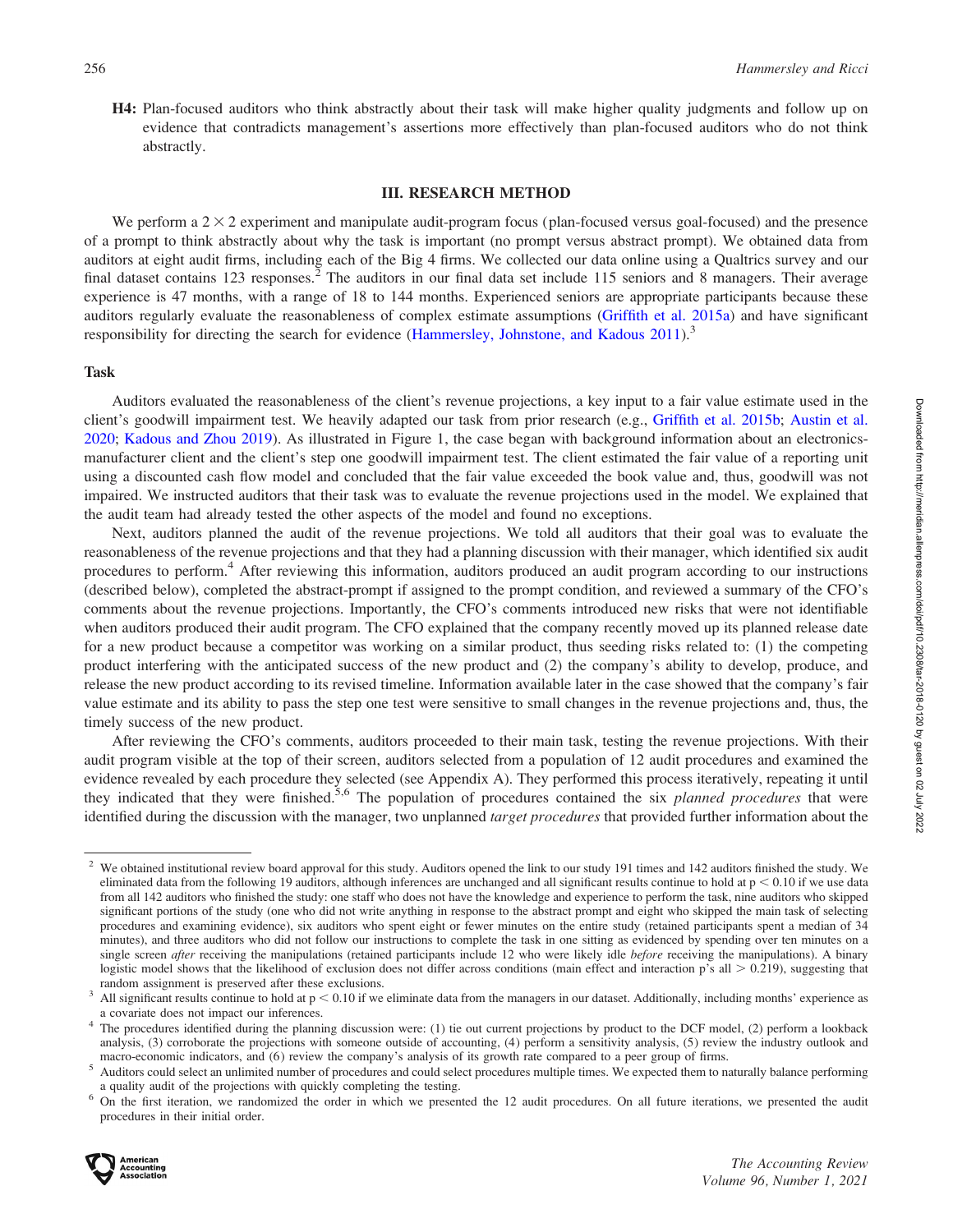$\bullet$ 

 $\bullet$ 



Two unplanned target procedures that allow auditors  $\circ$ to follow-up on the new risks introduced by the CFO; these procedures reveal target issues suggesting the client's projections are overstated o Four unplanned irrelevant procedures



Figure 1 provides an overview of our task, which was administered online. Auditors evaluated the reasonableness of the client's revenue projections, a key input to a fair value estimate used in the client's goodwill impairment task.

risks seeded in the CFO's comments (i.e., ''Review analyst coverage of the competitor'' and ''Inquire with production about its production schedule"), and four unplanned *irrelevant procedures* that focused on accounts receivable. The labels assigned to the target procedures were sufficient to imply that these procedures would reveal information about the seeded risks, creating an opportunity for auditors to deviate from their plans. While selecting procedures, auditors could return to information provided earlier.

Auditors who selected the planned procedures received additional cues related to the risks introduced by the CFO. These procedures revealed that there was a marketing backup plan in place in case of a delay in the new product release, that the company's ability to pass the step one test was sensitive to changes in the revenue projections, and that the client's expected growth rate was higher than all its peers except the one with the competing product. We designed this evidence to be consistent with aggressive revenue projections, but open to interpretation and not clearly diagnostic of a problem. The sensitivity cue also allowed auditors to infer whether their concerns with the revenue projections would impact the reasonableness of the fair value. Auditors who followed up on the newly introduced risks by selecting target procedures received evidence strongly suggesting that the revenue projections were overstated. That is, the target procedures revealed two target issues: (1) analyst coverage of the competitor revealed that the competitor's new product would beat the client's to market and (2) inquiring with production revealed that the production manager was skeptical about the client's ability to achieve a timely release of the new product due to a history of production problems and an unresolved supply chain issue.

Once auditors indicated that they were finished testing the projections, they described any additional procedures they wanted to perform. Next, they assessed the reasonableness of the revenue projections and the fair value, chose which action they would like to take next, and listed any issues they would like to discuss with their manager. Finally, auditors completed a post-experimental questionnaire containing manipulation checks and demographic questions.<sup>7</sup>



<sup>7</sup> Once auditors indicated they were finished testing the projections, they could no longer view the evidence they examined. Thus, the judgments and decisions they made after evidence collection were based on their memory of the evidence they chose to examine. This is one of many differences between our instrument and those used in prior studies (e.g., [Griffith et al. 2015b;](#page-18-0) [Austin et al. 2020;](#page-17-0) [Kadous and Zhou 2019](#page-18-0)).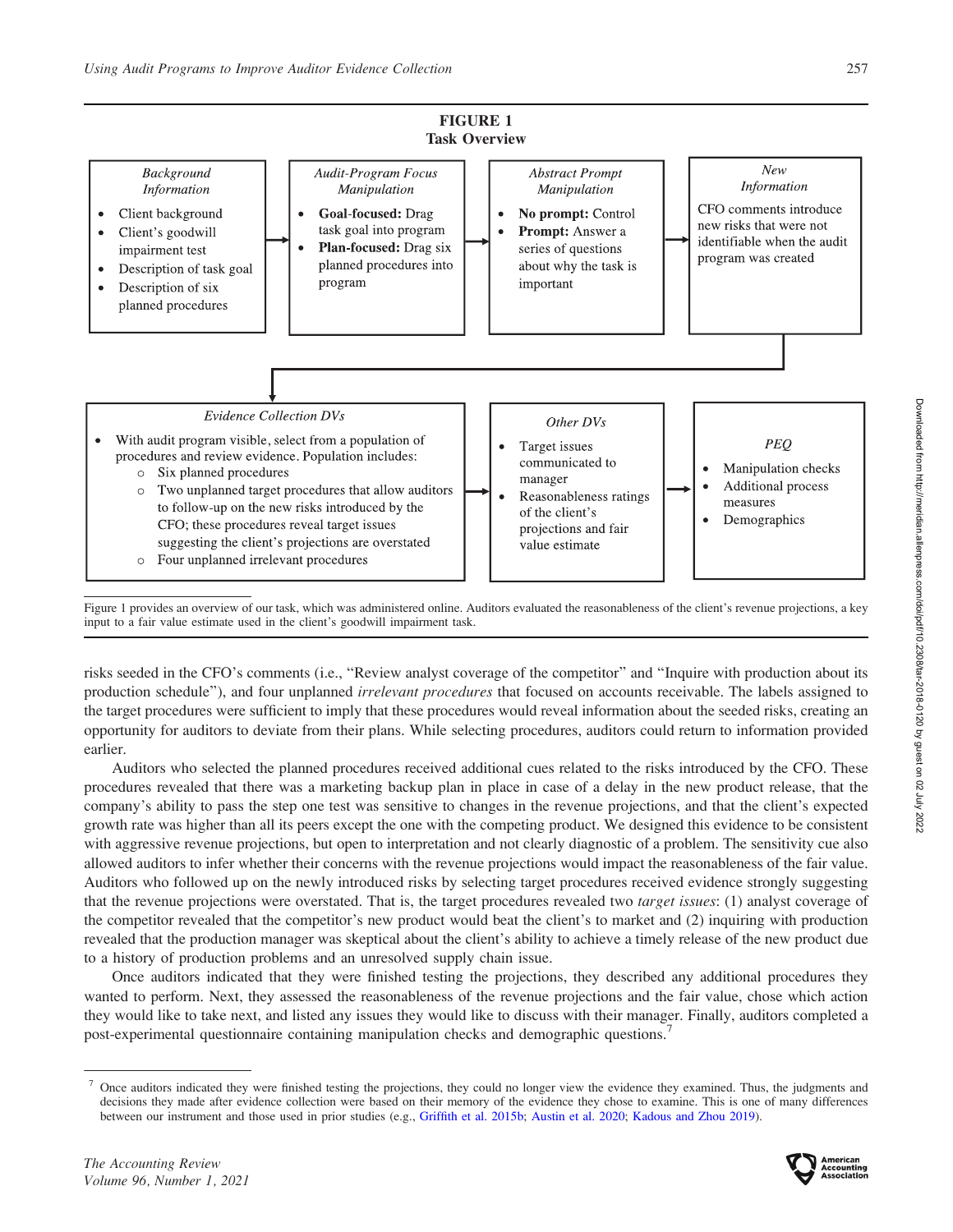#### Independent Variables

We manipulated two independent variables between participants: audit-program focus and abstract prompt. We manipulated audit-program focus at two levels (plan-focused versus goal-focused). All auditors reviewed information about the goal of their task (i.e., to evaluate the reasonableness of the revenue projections) and the planning discussion that yielded the six planned procedures. We focused plan-focused auditors on completing the planned procedures by having them drag each of the six planned procedures into the audit program; we focused goal-focused auditors on their goal by having them drag the goal of their task into the audit program (see Appendix B). To increase the salience of the audit program manipulation, we also reproduced auditors' audit programs on their screens while they were selecting audit procedures.

We also manipulated at two levels the presence of a prompt to think abstractly about why the task is important (no prompt versus abstract prompt). Our prompt is based on a manipulation developed by [Freitas, Gollwitzer, and Trope \(2004\)](#page-17-0) that has been used in prior research on planning (e.g., [Wieber et al. 2014,](#page-19-0) [Bayuk et al. 2010\)](#page-17-0). After creating their audit program and before reviewing the CFO's comments, we asked auditors receiving the prompt to describe a reason why it is important to test the revenue projections. On the next screen, we displayed their initial response and asked them to explain why their initial response is important (i.e., "You wrote 'initial response.' Why is this important?"). Finally, on a third screen, we asked auditors to repeat this process once more. This exercise prompts auditors to think more abstractly about the importance of their task and, thus, activates their higher-level goals (e.g., detecting misstatements in the financial statements), which are broader than the task goal.

#### Dependent Variables

We measure three primary dependent variables. Our first dependent variable is the number of target procedures auditors select, which by design, ranges from 0 to  $2.8$  We use this measure to test H1 and H2. A higher number of target procedures selected indicates more effective evidence collection. Our second dependent variable is the number of target issues auditors want to discuss with their manager. After collecting evidence, we asked auditors to decide what they would like to do next regarding the fair value: (1) conclude the fair value is reasonable, (2) delay forming a conclusion until they can talk to their manager, (3) call their manager immediately, and (4) conclude the fair value is materially overstated. We then asked auditors to describe the reasons for their conclusion or the specific issues they want to discuss with their manager. We used this procedure to elicit issues that auditors wanted to discuss with their manager because prior research has shown that auditors overwhelmingly want to talk with their manager before reaching a final conclusion (i.e., auditors overwhelmingly choose the second or third option; cf. [Griffith et al. 2015b](#page-18-0); [Austin et al. 2020](#page-17-0)).

We code the issues auditors list into five categories: (1) target issues, (2) sensitivity issues, (3) other concerns, (4) supporting items, and (5) other items. Target issues discuss the potential for the competing product to beat the client's product to the market, the production problems with the client's product, or closely related issues that provide context for these issues. Sensitivity issues focus on the sensitivity of the fair value to changes in the revenue projections. Other concerns focus on concerns about the revenue projections or the fair value that are not related to the target or sensitivity issues. Supporting items state or imply support for the reasonableness of the client's numbers. Other items are irrelevant, vague, or too far removed from the current task to be included in an above category.<sup>9</sup>

An author who was blind to condition and a research assistant who was blind to the research question and condition coded the issues data and all data for this experiment. The coders reconciled the items on which they disagreed and made a joint decision on the final coding for these items. We use the final coding in our analysis. The coders' initial agreement rate is 85.02 percent, which is reliably better than chance (Cohen's Kappa =  $0.761$ , p < 0.001).

Finally, we ask auditors to assess the reasonableness of both the revenue projections and of the fair value on 11-point Likert scales anchored by 0 (not at all reasonable) and 10 (extremely reasonable). We use the total number of target issues auditors want to discuss with their manager and their reasonableness assessments to test H3 and H4. A higher number of target issues and lower reasonableness assessments are consistent with better performance.

<sup>&</sup>lt;sup>9</sup> Examples of target issues include "potential that GOL is coming to the market with their new product next month, which would inherently devalue the assumption of management that they will be the 'first mover ...''' and ''The concerns about receiving key components of the product and the possibility of a delayed launch also trigger an issue.'' Examples of sensitivity issues include ''Further, the FV vs. BV, as currently presented by management, is relatively close. And as we saw in the sensitivity analysis, a mere .5% decrease in the growth rate has a significant impact on projections and even suggests that goodwill may be impaired ...'' Examples of other concerns include ''The forecast of revenue might be too high given the current macroeconomic situation.'' Examples of supporting items include ''Based on the discounted cash flow model and the projections, the fair value appears to approximate the book value such as to not indicate impairment'' and ''Revenue projections are reasonable.'' Examples of other items include ''Large AR write off'' and ''I need to discuss with manager before I make the final decision.''



<sup>8</sup> For this measure, and all other measures involving counts of the number of procedures selected, we do not include repeated selections of the procedures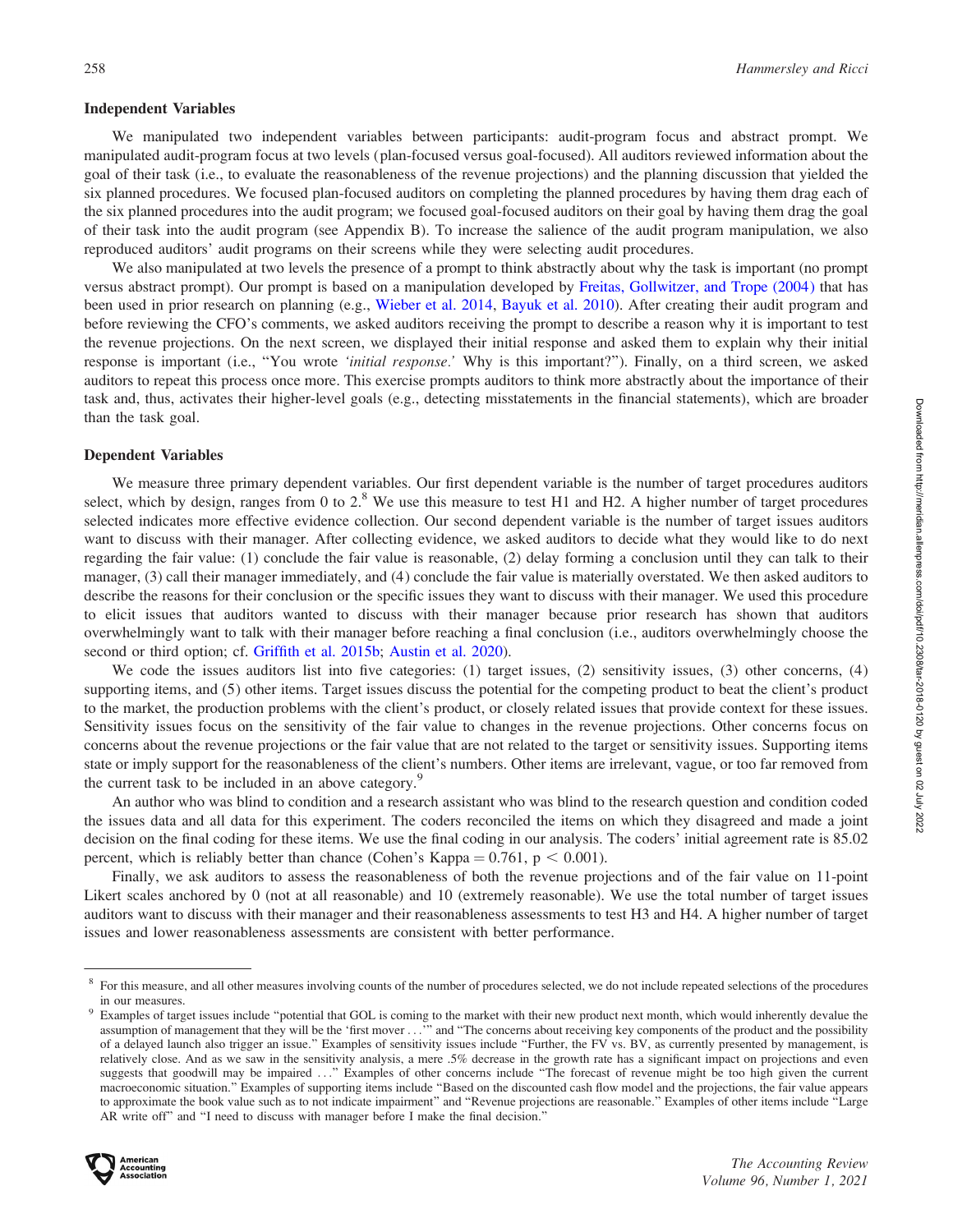#### IV. RESULTS

#### Manipulation Checks

To determine whether goal-focused auditors were more focused on the task goal of evaluating the revenue projections than plan-focused auditors, we asked auditors to report their commitment to achieving their goal of evaluating the reasonableness of the revenue projections on an 11-point Likert scale ranging from 0 (not at all committed) to 10 (extremely committed). Consistent with a successful manipulation, a planned contrast based on an ANOVA model (not tabulated) shows that goal-focused auditors are more committed to their goal (mean = 8.18) than plan-focused auditors (mean = 7.56;  $t_{118}$  = 2.00, p = 0.024, one-tailed).<sup>10</sup>

To evaluate whether auditors who received the abstract prompt represented their task more abstractly than auditors who did not, we asked all auditors the following question in the post-experimental questionnaire: ''Imagine you are speaking with a friend who doesn't know what an audit is. How would you describe the task you just performed to them?'' We examined how auditors described their task and we coded their responses into three categories: (1) low-level purpose—focused exclusively on auditing the revenue projections or how they performed this task; (2) moderate-level purpose—linked the task of auditing the revenue projections to the goal of evaluating the fair value estimate, goodwill, or the goodwill impairment test; and (3) high-level purpose—linked the task of auditing the revenue projections to the broader goal of identifying material misstatements or ensuring financial statement users receive reliable information. The coders' initial agreement rate was  $80.31$  percent and Cohen's Kappa is  $0.684$  (p  $< 0.001$ ).

Using the final coded data, we compute a mean abstractness rating for each condition. Items coded as low, moderate, and high-level purpose are coded as 1, 2, and 3, respectively. An ordinal logistic model (not tabulated) reveals that, consistent with expectations, auditors who receive the prompt describe a higher-level purpose (mean  $= 1.86$ ) than auditors who do not (mean  $=$ 1.66,  $Z = 1.78$ ,  $p = 0.037$ , one-tailed). Thus, as expected, the abstract prompt encouraged auditors to think about the broader importance of their task. $11$ 

#### Hypotheses Testing—Evidence Collection

Hypothesis 1 predicts that goal-focused auditors will be more likely to collect relevant, previously unplanned evidence than plan-focused auditors. We test H1 by examining the number of target procedures auditors select. Table 1 provides descriptive statistics for the number of target, planned, and irrelevant procedures auditors select (Panel A), a Poisson loglinear model on the number of target procedures (Panel B), and planned contrasts based on our Poisson model (Panel C). As expected, goal-focused auditors select more target procedures (mean = 1.20) than plan-focused auditors (mean =  $0.67$ ,  $Z = 2.95$ ,  $p = 0.002$ , one-tailed).<sup>12</sup> This supports H1; goal-focused audit programs increase the likelihood that auditors collect relevant evidence that could not be identified when the audit program was created.

Hypothesis 2 predicts that plan-focused auditors who think abstractly will be more likely to collect relevant, previously unplanned audit evidence than plan-focused auditors who do not. We test H2 by examining the simple effect of the abstract prompt on the number of target procedures within the plan-focused condition. Table 1 (Panel C) provides the relevant contrast. Contrary to expectations, plan-focused auditors who think abstractly do not select significantly more target procedures (mean = 0.68) than plan-focused auditors who do not (mean  $= 0.65$ ;  $Z = 0.11$ , p  $= 0.456$ , one-tailed). This does not support H2; abstract thinking does not overcome the effects of using plan-focused audit programs.<sup>13</sup>

<sup>&</sup>lt;sup>10</sup> This analysis excludes data from one auditor who did not respond to the question. In all analyses in the paper, we include data from all auditors who responded to the variable under analysis, which accounts for the small differences in numbers of observations across analyses performed. We use one-<br>tailed tests for directional predictions. Unless otherwise indicated, tes

<sup>&</sup>lt;sup>11</sup> We also verified that auditors followed instructions when responding to the prompt itself. We expected the prompt to cause auditors to think about their broader audit quality goals, such as identifying material misstatements in the financial statements or ensuring financial statement users receive reliable information. Auditors' responses to the prompt suggest that approximately 56.3 percent of auditors who received the prompt were focused on these broader goals at the end of the exercise. The remaining auditors were focused on related, but slightly lower-level goals, such as evaluating the reasonableness of the fair value estimate, goodwill, or the client's goodwill impairment test (34.4 percent), remained narrowly focused on auditing the revenue projections (6.2 percent), or were focused on other goals (3.1

<sup>&</sup>lt;sup>12</sup> We also perform this analysis separately for each target procedure using binary logistic models (not tabulated). Goal-focused auditors are more likely to review analyst coverage of the competitor (mean = 71 percent) than plan-focused auditors (mean = 40 percent;  $Z = 3.53$ , p < 0.001, one-tailed) and are

more likely to inquire with production (mean = 63 percent) than plan-focused auditors (mean = 39 percent,  $Z = 2.73$ ,  $p = 0.003$ , one-tailed).<br><sup>13</sup> Auditors could describe additional procedures they wanted to perform. Only additional procedures written does not differ across conditions (main effect and interaction p's all  $> 0.193$ ). We code these procedures into two categories: (1) diagnostic procedures that would provide evidence about the target issues and (2) non-diagnostic procedures. The coders' initial agreement rate is 95.45 percent and Cohen's Kappa is 0.891 ( $p < 0.001$ ). Only 14 of 123 auditors describe diagnostic procedures. A Poisson loglinear model on the number of diagnostic procedures shows no significant main effect of audit-program focus ( $\chi_1^2 = 0.20$ , p = 0.658) or abstract prompt ( $\chi_1^2$  = 1.15, p = 0.284), but a significant interaction  $(\chi_1^2 = 5.40, p = 0.025)$ . Within the goal-focused condition, auditors who receive the abstract prompt write fewer diagnostic procedures (mean = 0.03) than auditors who do not (mean =  $0.27$ ,  $\chi_1^2$  = 6.64, p = 0.010). Given the small number of auditors who wrote diagnostic procedures, we caution against drawing inferences from this evidence.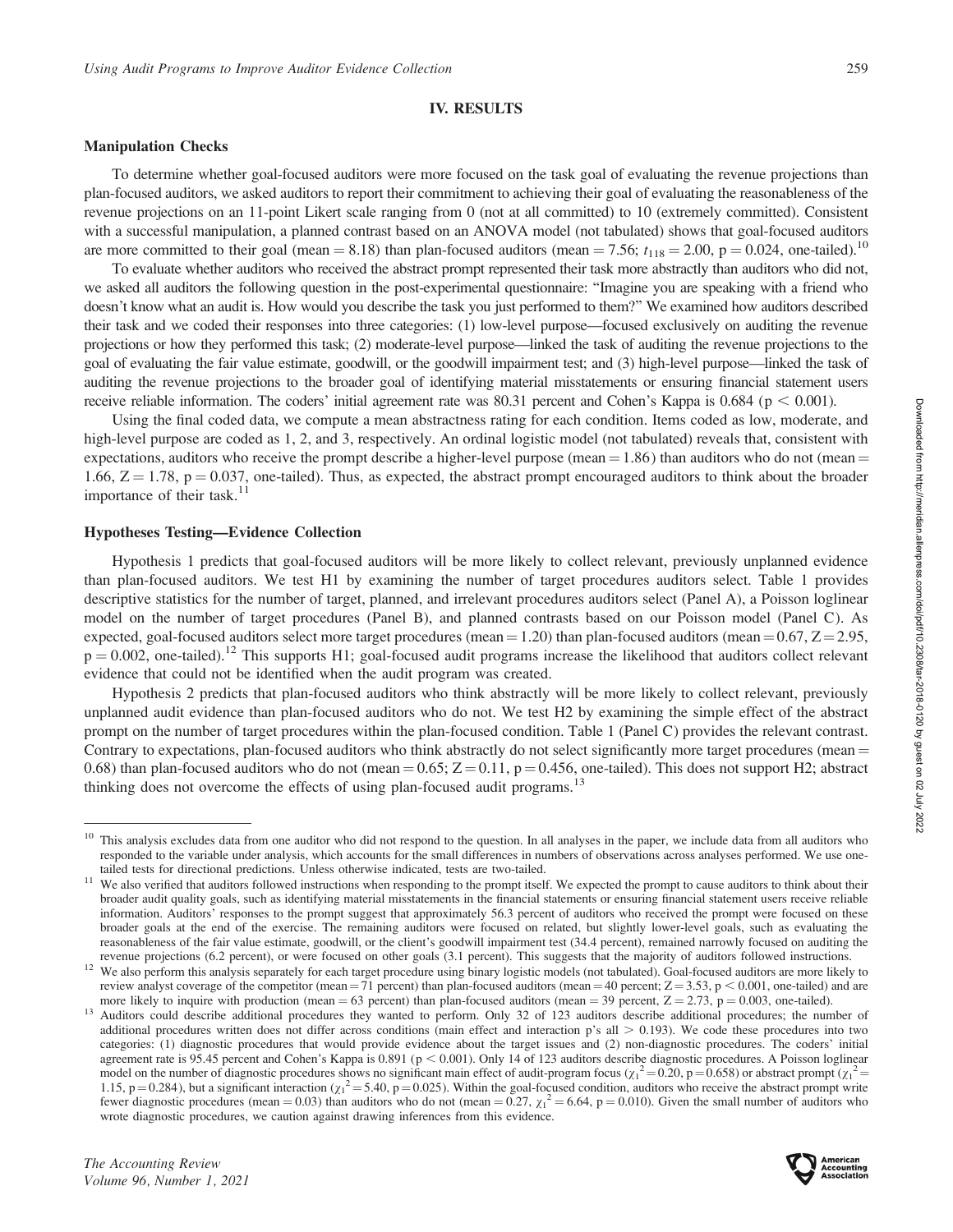# TABLE 1 Audit Procedures

# Panel A: Audit Procedures—LS Mean (SE) [n]

|                        | <b>Audit-Program Focus:</b> |                     |        |
|------------------------|-----------------------------|---------------------|--------|
| <b>Abstract Prompt</b> | <b>Plan-Focused</b>         | <b>Goal-Focused</b> | Mean   |
| No Prompt              |                             |                     |        |
| Target                 | 0.65                        | 1.33                | 0.93   |
|                        | (0.16)                      | (0.20)              | (0.13) |
| Planned                | 5.46                        | 5.21                | 5.34   |
|                        | (0.46)                      | (0.40)              | (0.30) |
| <b>Irrelevant</b>      | 0.69                        | 0.97                | 0.82   |
|                        | (0.16)                      | (0.17)              | (0.12) |
| [n]                    | [26]                        | $\left[33\right]$   | [59]   |
|                        | $\Delta$                    | B                   |        |
| <b>Abstract Prompt</b> |                             |                     |        |
| Target                 | 0.68                        | 1.08                | 0.86   |
|                        | (0.16)                      | (0.17)              | (0.12) |
| Planned                | 5.04                        | 4.64                | 4.83   |
|                        | (0.42)                      | (0.36)              | (0.28) |
| <b>Irrelevant</b>      | 0.79                        | 0.64                | 0.71   |
|                        | (0.17)                      | (0.13)              | (0.11) |
| [n]                    | [28]                        | $\left[36\right]$   | [64]   |
|                        | C                           | D                   |        |
| Mean                   |                             |                     |        |
| Target                 | 0.67                        | 1.20                |        |
|                        | (0.11)                      | (0.13)              |        |
| Planned                | 5.24                        | 4.92                |        |
|                        | (0.31)                      | (0.27)              |        |
| Irrelevant             | 0.74                        | 0.79                |        |
|                        | (0.12)                      | (0.11)              |        |
| [n]                    | [54]                        | [69]                |        |
|                        |                             |                     |        |

# Panel B: Target Procedures—Poisson Loglinear Regression

| <b>Source of Variation</b>                   | df  | $\gamma^2$ | p-value |
|----------------------------------------------|-----|------------|---------|
| Audit-program focus                          |     | 8.72       | 0.003   |
| Abstract prompt                              |     | 0.18       | 0.670   |
| Audit-program focus $\times$ Abstract prompt | -1. | 0.38       | 0.540   |

# Panel C: Target Procedures—Planned Contrasts Based on Poisson Loglinear Regression

|                                     |      | <b>One-Tailed</b> |
|-------------------------------------|------|-------------------|
|                                     | 7.   | p-value           |
| Test of H1: $(B + D)/2 > (A + C)/2$ | 2.95 | 0.002             |
| Test of H2: $C > A$                 | 0.11 | 0.456             |

Table 1 reports statistics for the number of target, planned, and irrelevant audit procedures auditors select. Audit-program focus is manipulated at two levels. Auditors in the plan-focused condition produce an audit program that includes the six procedures they planned with their manager. Auditors in the goal-focused condition produce an audit program that includes the goal of their task. Abstract prompt is manipulated at two levels. Auditors in the abstract prompt condition receive an intervention that prompts them to think abstractly about why their task is important. Auditors in the no prompt condition do not receive this intervention. Target Procedures is the number out of two possible procedures that auditors select that are relevant to the revenue projections but had not been planned. Planned Procedures is the number out of six possible procedures auditors select that they planned with their manager. Irrelevant Procedures is the number out of four possible procedures that auditors select that focus on the valuation of accounts receivable.

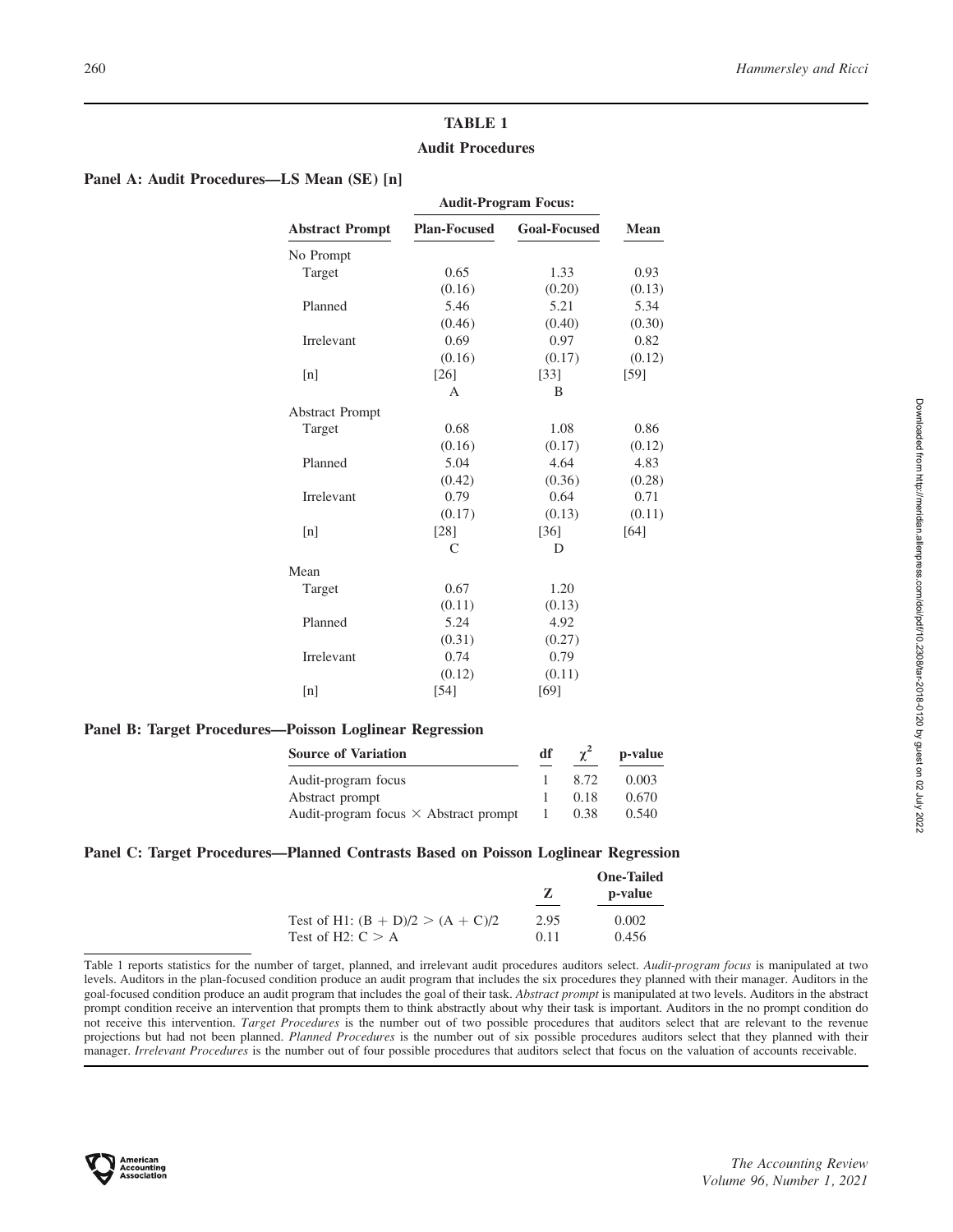# Hypotheses Testing—Judgment and Decision Performance

Hypothesis 3 predicts that goal-focused auditors will follow up on evidence that contradicts management's estimate more effectively than plan-focused auditors. We first test H3 by examining the number of target issues that auditors want to discuss with their manager.<sup>14,15</sup> These issues are important because preparing information for supervisor review and communicating potential issues to their supervisors map well to the task auditors perform in practice [\(Griffith et al. 2015a\)](#page-18-0). Further, since supervisors are influenced by the mix of evidence provided by their subordinates (e.g., [Agoglia et al. 2003\)](#page-17-0), the issues auditors communicate have implications for audit quality. Table 2 provides descriptive statistics for target issues (Panel A), an ANOVA model on target issues (Panel B), and planned contrasts (Panel C). As expected, goal-focused auditors describe significantly more target issues (mean = 1.08) than plan-focused auditors (mean = 0.62;  $t_{114} = 2.37$ , p = 0.010, one-tailed). This supports H3.<sup>16,17</sup>

Hypothesis 3 also predicts that goal-focused auditors will make higher quality judgments than plan-focused auditors. Thus, we examine auditors' judgments of the reasonableness of the revenue projections and the fair value. These judgments are clean measures of auditors' level of comfort with the estimates but, unlike target issues, do not capture auditors' critical thinking (e.g., what auditors are concerned about and what they would do; [Austin et al. 2020\)](#page-17-0). Table 3 provides descriptive statistics for auditors' judgments (Panel A), ANOVAs for each of the two judgments (Panels B and C, respectively), and planned contrasts for each of the two judgments (Panels D and E, respectively). Planned contrasts show that goal-focused auditors do not evaluate the revenue projections as significantly less reasonable (mean = 5.60) than plan-focused auditors (mean = 5.70,  $t_{118} = 0.32$ , p = 0.375, onetailed) and do not evaluate the fair value as significantly less reasonable (mean = 5.42) than plan-focused auditors (mean = 5.68,  $t_{118}$  $= 0.80$ , p  $= 0.213$ , one-tailed). Although goal-focused auditors are more likely to select the target procedures, obtain the target evidence, and communicate the target issues to their manager, their reasonableness ratings do not reflect significantly more concern than those of plan-focused auditors.18 We next perform two additional analyses related to auditors' reasonableness judgments.

Reasonableness of the fair value, conditional on attention to the sensitivity information. Concern about the reasonableness of the fair value stems from a pattern of problematic evidence. In order to fully appreciate the implications of the target evidence for the reasonableness of *the fair value*, auditors need to combine the target evidence with a sensitivity analysis showing that the fair value is highly sensitive to small changes in the revenue projections (i.e., evidence from one of the planned procedures). However, auditors had to select the sensitivity analysis from the possible procedures and not all auditors examined this analysis or processed it deeply. This likely explains why studies using significant variations of our instrument ([Griffith et al. 2015a,](#page-18-0) [Kadous and Zhou 2019\)](#page-18-0), which gave participants salient access to sensitivity information, find significant effects on reasonableness assessments.

We consider ex post whether the fair value judgments decrease (i.e., improve) if we focus on auditors who were more attentive to the sensitivity analysis. As shown in Table 4, there is a steady increase in the difference between goal-focused and plan-focused auditors' reasonableness judgments as auditors' attention to the sensitivity analysis increases. Further, when we exclude auditors who did not select the sensitivity procedure and auditors who quickly examined the sensitivity analysis (i.e., auditors in the bottom quartile of time spent  $[< 12$  seconds] examining this analysis), we find that goal-focused auditors judge the fair value as significantly less reasonable (mean = 5.01) than plan-focused auditors (mean = 5.80,  $t_{76} = 1.85$ , p = 0.034,



<sup>&</sup>lt;sup>14</sup> Given that our target issues are not substitutes for one another, reporting more target issues is better. When auditors report more target issues, their manager has a more complete set of information on which to base judgments. Thus, we analyze the mean target issues, rather than the ratio of target issues to target procedures.

<sup>&</sup>lt;sup>15</sup> Eighty-five percent of auditors decided to talk to their manager: 41.5 percent decided to delay forming a conclusion until they could talk to their manager, 43.9 percent decided to call their manager immediately, and 14.6 percent concluded that the fair value was reasonable. We find no differences across conditions in these decisions.<br><sup>16</sup> This result is driven primarily by the simple effect of audit program-focus within the no prompt condition (one-tailed  $p = 0.006$ ) rather than the simple

effect of audit program-focus within the abstract prompt condition (one-tailed  $p = 0.242$ ), although the ANOVA interaction is not significant. The effect is weaker in the abstract prompt condition because, as discussed in supplemental analyses, the abstract prompt appears to marginally interfere with the effectiveness of the goal-focused program. Importantly, the simple effect of audit-program focus within the no prompt condition is a clean test of our theory about audit program-focus because it examines audit program-focus in a setting where our abstract thinking intervention does not exert any

moderating effects.<br><sup>17</sup> Further supporting H3, inferences are unchanged if we use an alternative measure that counts the number of target *and* sensitivity issues auditors want to discuss with their manager. Untabulated analyses also show that goal-focused auditors are more likely to return to prior case information while selecting procedures and examining evidence. Goal-focused auditors are more likely to return to the company background information (mean  $= 20$ ) percent) than plan-focused auditors (mean = 5 percent,  $Z = 2.48$ , p = 0.007, one-tailed) and are marginally more likely to return to the step one analysis and discounted cash flow model (mean = 29 percent) than plan-focused auditors (mean = 17 percent,  $Z = 1.53$ ,  $p = 0.064$ , one-tailed). This suggests that goal-focused auditors are more likely to follow up on evidence contr

goal-focused auditors are more likely to follow up on evidence contradicting management's estimate by integrating it with existing information.<br><sup>18</sup> Target issues communicated are significantly negatively correlated with untabulated path model, which demonstrates good fit, suggests that the effect of audit program focus on target issues flows through to auditors' reasonableness ratings. Target issues communicated are not significantly negatively correlated with the reasonableness of the fair value  $(r = -0.111, p = 0.232)$ .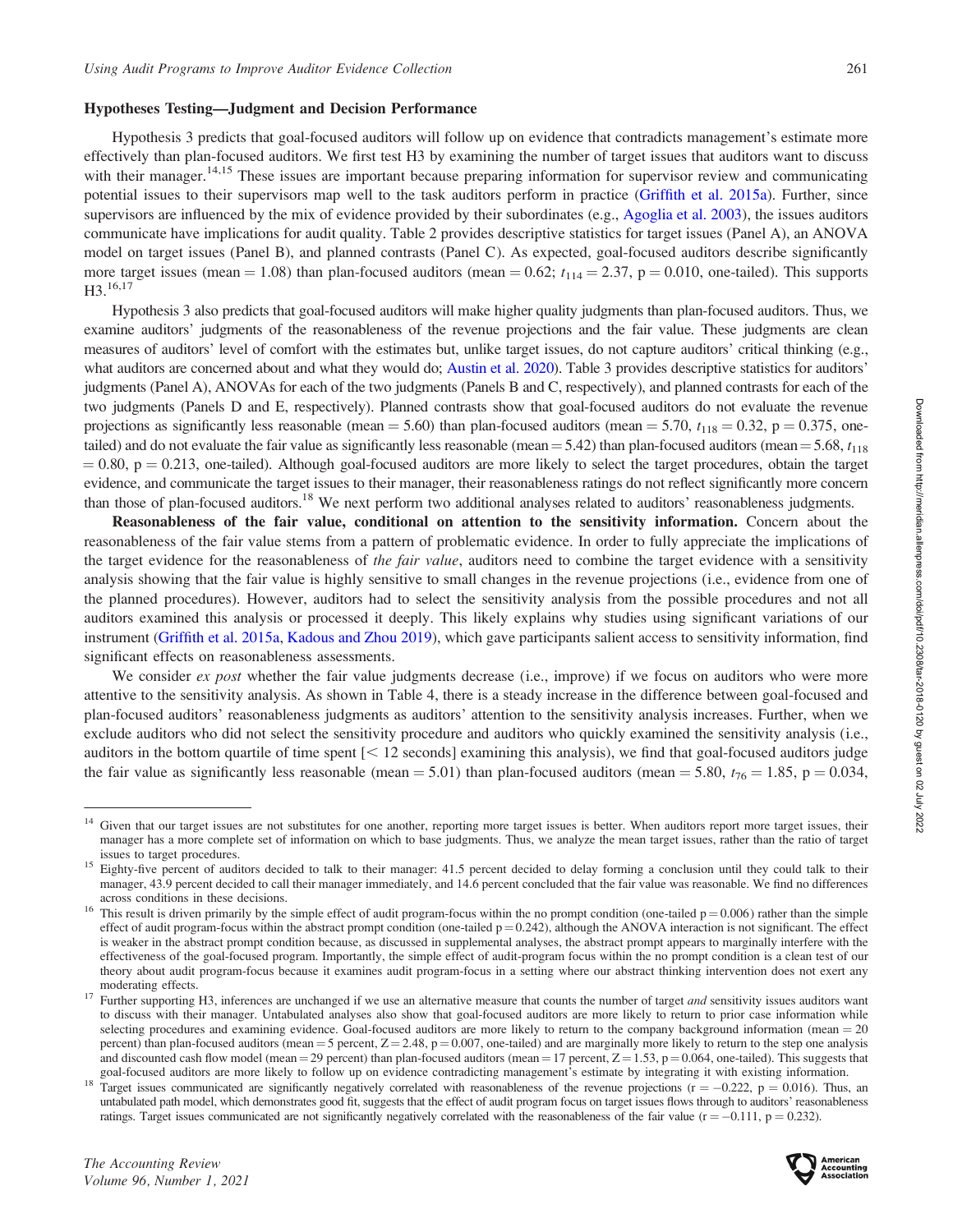# TABLE 2

# Target Issues to Discuss with Manager

# Panel A: Target Issues—LS Mean (SE) [n]

|                        | <b>Audit-Program Focus</b> |                     |             |
|------------------------|----------------------------|---------------------|-------------|
| <b>Abstract Prompt</b> | <b>Plan-Focused</b>        | <b>Goal-Focused</b> | <b>Mean</b> |
| No Prompt              | 0.60                       | 1.33                | 0.97        |
|                        | (0.21)                     | (0.19)              | (0.14)      |
|                        | $\lceil 25 \rceil$         | [30]                | [55]        |
|                        | А                          | В                   |             |
| <b>Abstract Prompt</b> | 0.64                       | 0.83                | 0.74        |
|                        | (0.20)                     | (0.18)              | (0.13)      |
|                        | [28]                       | [35]                | [63]        |
|                        |                            | D                   |             |
| Mean                   | 0.62                       | 1.08                |             |
|                        | (0.14)                     | (0.13)              |             |
|                        | [53]                       | [65]                |             |

# Panel B: Target Issues—ANOVA Table

| <b>Source of Variation</b>                   |          | df MS F p-value      |
|----------------------------------------------|----------|----------------------|
| Audit-program focus                          |          | 1, 6.14, 5.64, 0.019 |
| Abstract prompt                              |          | 1, 1.55, 1.43, 0.235 |
| Audit-program focus $\times$ Abstract prompt |          | 1, 2.18, 2.00, 0.160 |
| Error                                        | 114 1.09 |                      |

# Panel C: Target Issues—Planned Contrasts Based on ANOVA

|                                     |           | <b>One-Tailed</b> |
|-------------------------------------|-----------|-------------------|
|                                     | $t_{114}$ | p-value           |
| Test of H3: $(B + D)/2 > (A + C)/2$ | 2.37      | 0.010             |
| Test of H4: $C > A$                 | 0.15      | 0.441             |

Table 2 reports the results for the total number of target issues that auditors want to discuss with their manager. See Table 1 for an explanation of the independent variables. Target Issues represents the number of issues that auditors want to discuss with their manager that focus on the key evidence revealed by the relevant, but unplanned, target procedures and closely related evidence.

one-tailed).<sup>19</sup> While this ex post analysis should be interpreted cautiously, it suggests that goal-focused auditors can make higher quality judgments than plan-focused auditors when auditors are better equipped to recognize a problematic pattern of evidence.

Downstream effect of seniors' evidence collection on managers' reasonableness judgments. We conduct a small follow-up experiment to examine whether goal-focused seniors' superior evidence acquisition and communication can improve the quality of supervising *managers'* reasonableness judgments. Experienced managers and above  $(n = 40)$  evaluated the reasonableness of the revenue projections using the same case background and evidence used in our main study.<sup>20,21</sup> In order to

rate. Second, we made slight changes to the GDP figures in the ''industry outlook and macro-economic indicators'' evidence item based on current data. All managers receive the same DCF and the same GDP figures, so these modifications are unlikely to drive differences across conditions.



<sup>&</sup>lt;sup>19</sup> Once auditors selected a procedure, they were required to stay on the evidence screen for ten seconds. Thus, the bottom quartile of time spent likely includes some who quickly "clicked through" the information.

We eliminated data from the following 14 auditors, although except where noted inferences are unchanged and significant results continue to hold at p  $<$  0.10 if we use data from all 54 auditors who finished the study: one senior who does not have the experience necessary, six newly promoted managers (i.e., those with 60 months' experience) whose experiences are likely similar to those of the auditors in our main study, and seven highly inattentive auditors who do not appear to have read the case materials. These seven inattentive auditors include: (1) four who spent less than one minute examining all the evidence in the study (retained auditors spent a median of seven minutes) and (2) three who incorrectly answered all three postexperimental comprehensive check questions; their inattention is corroborated by the fact that they spent fewer than ten seconds on screens containing key case information.<br><sup>21</sup> We made two minor modifications to update the materials. First, we modified the tax rate in the DCF model to reflect the 2018 change to the statutory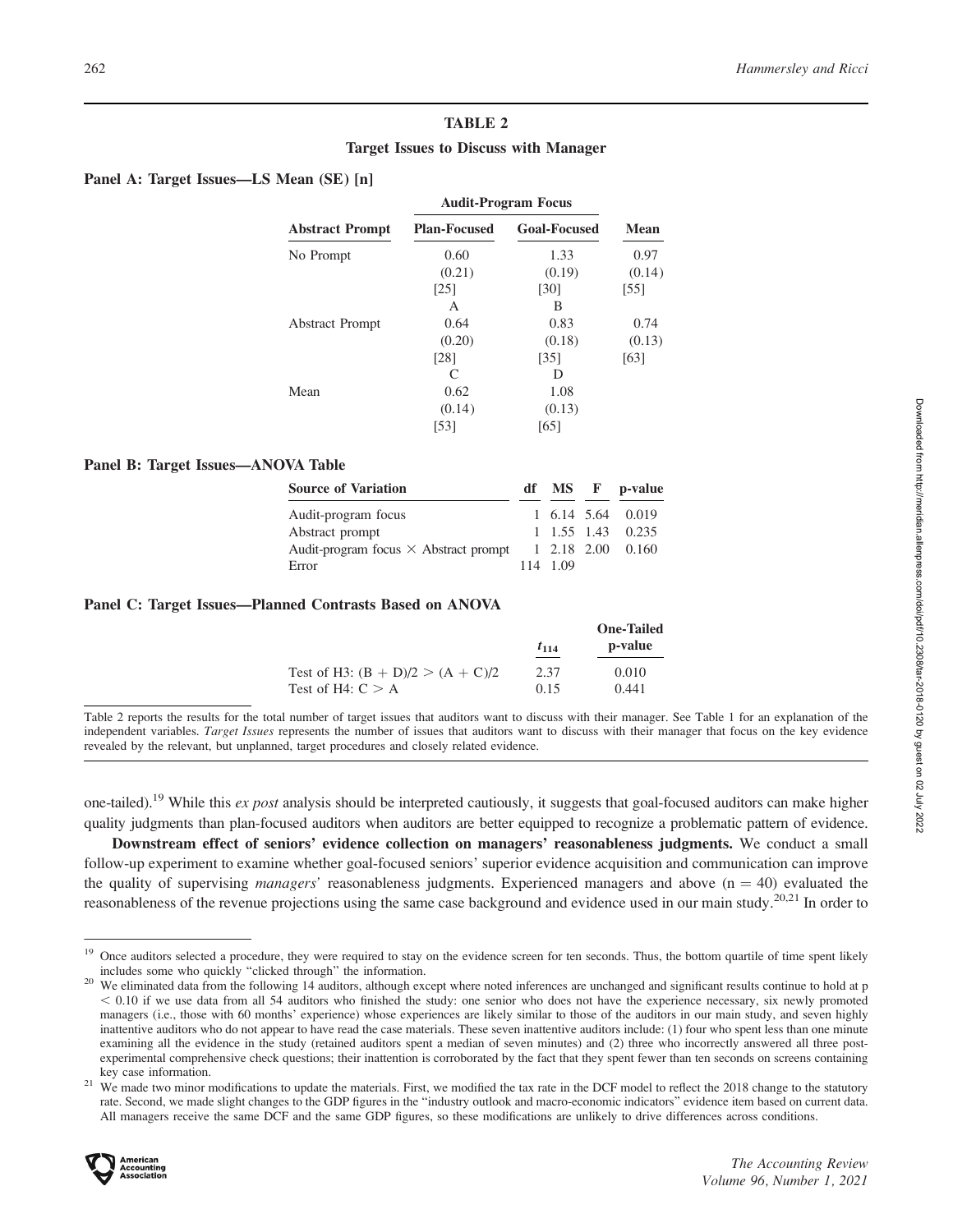# TABLE 3

# Reasonableness Judgments

# Panel A: Reasonableness Judgments—LS Mean (SE) [n]

|                        | <b>Audit-Program Focus</b> |                     |             |
|------------------------|----------------------------|---------------------|-------------|
| <b>Abstract Prompt</b> | <b>Plan-Focused</b>        | <b>Goal-Focused</b> | <b>Mean</b> |
| No Prompt              |                            |                     |             |
| Revenue Projections    | 5.42                       | 5.63                | 5.52        |
|                        | (0.35)                     | (0.31)              | (0.23)      |
| Fair Value             | 5.59                       | 5.49                | 5.54        |
|                        | (0.34)                     | (0.31)              | (0.23)      |
|                        | $\lceil 26 \rceil$         | $\left[33\right]$   | [59]        |
|                        | A                          | B                   |             |
| <b>Abstract Prompt</b> |                            |                     |             |
| Revenue Projections    | 5.99                       | 5.57                | 5.78        |
|                        | (0.34)                     | (0.30)              | (0.23)      |
| Fair Value             | 5.76                       | 5.35                | 5.56        |
|                        | (0.33)                     | (0.30)              | (0.22)      |
|                        | [28]                       | $\left[35\right]$   | [63]        |
|                        | $\subset$                  | D                   |             |
| Mean                   |                            |                     |             |
| Revenue Projections    | 5.70                       | 5.60                |             |
|                        | (0.24)                     | (0.22)              |             |
| Fair Value             | 5.68                       | 5.42                |             |
|                        | (0.24)                     | (0.21)              |             |
|                        | [54]                       | [68]                |             |

# Panel B: Reasonableness Revenue Projections—ANOVA Table

| <b>Source of Variation</b>                   |          | df MS F p-value      |
|----------------------------------------------|----------|----------------------|
| Audit-program focus                          |          | 1 0.33 0.10 0.749    |
| Abstract prompt                              |          | 1, 1.95, 0.61, 0.435 |
| Audit-program focus $\times$ Abstract prompt |          | 1 3.13 0.98 0.324    |
| Error                                        | 118 3.19 |                      |

# Panel C: Reasonableness Fair Value—ANOVA Table

| <b>Source of Variation</b>                                     | df MS F                               | p-value |
|----------------------------------------------------------------|---------------------------------------|---------|
| Audit-program focus                                            | $1 \quad 1.96 \quad 0.64 \quad 0.426$ |         |
| Abstract prompt                                                | $1 \le 0.01 \le 0.01$ 0.971           |         |
| Audit-program focus $\times$ Abstract prompt 1 0.74 0.24 0.624 |                                       |         |
| Error                                                          | 118 3.06                              |         |

# Panel D: Reasonableness Revenue Projections—Planned Contrast Based on ANOVA

|                                     |           | <b>One-Tailed</b> |
|-------------------------------------|-----------|-------------------|
|                                     | $t_{118}$ | p-value           |
| Test of H3: $(B + D)/2 < (A + C)/2$ | 0.32      | 0.375             |
| Test of H4: $C < A$                 | 1 1 9     | 0.881             |

# Panel E: Reasonableness Fair Value—Planned Contrast Based on ANOVA

|                                                                            | p-value<br>$t_{118}$ |
|----------------------------------------------------------------------------|----------------------|
| Test of H3: $(B + D)/2 < (A + C)/2$<br>0.80<br>Test of H4: $C < A$<br>0.35 | 0.213<br>0.638       |

(continued on next page)



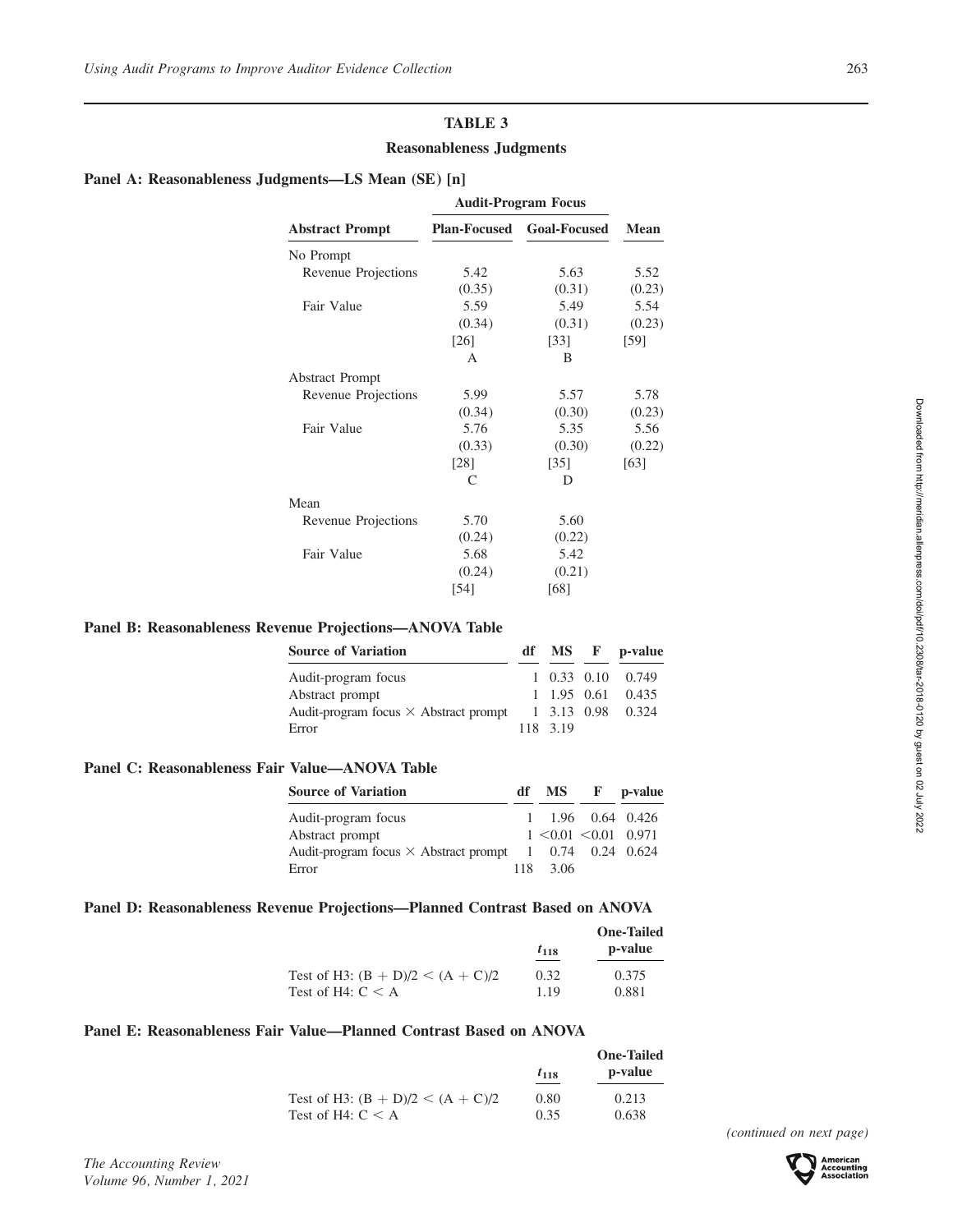# TABLE 3 (continued)

Table 3 reports the results for auditors' judgments of the reasonableness of the revenue projections and fair value. See Table 1 for an explanation of the independent variables. Reasonableness Revenue Projections and Reasonableness Fair Value are measured on 11-point Likert scales ranging from 0 (not at all reasonable) to 10 (extremely reasonable). Lower values are indicative of higher judgment quality.

evaluate the projections and the related fair value, managers reviewed evidence collected by their senior. We manipulate the evidence the managers receive from their senior at two levels (target evidence absent versus present). Managers in the absent condition received evidence from the six planned procedures in our main study. Managers in the present condition received these same six items plus evidence from the two target procedures in our main study. Managers judged the reasonableness of the projections and fair value using the same Likert scales in our main study. Managers also responded to an open-ended question asking them to describe their primary concerns about the revenue projections or fair value. We coded managers'

| <b>TABLE 4</b>                                                          |
|-------------------------------------------------------------------------|
| <i>Ex Post</i> Analysis of Fair Value Judgments<br>$LS$ Mean $(SE)$ [n] |

| <b>Attention to</b><br><b>Sensitivity Information</b> | <b>Audit-Program Focus</b> |                     |                   |        | <b>One-Tailed</b> |
|-------------------------------------------------------|----------------------------|---------------------|-------------------|--------|-------------------|
|                                                       | <b>Plan-Focused</b>        | <b>Goal-Focused</b> | <b>Difference</b> | t-stat | p-value           |
| Full Sample-                                          | 5.68                       | 5.42                | $-0.26$           | 0.80   | 0.213             |
| whether viewed or not                                 | (0.24)                     | (0.21)              |                   |        |                   |
|                                                       | [54]                       | [68]                |                   |        |                   |
| Viewed <sup>a</sup>                                   | 5.71                       | 5.37                | $-0.34$           | 0.94   | 0.175             |
|                                                       | (0.26)                     | (0.24)              |                   |        |                   |
|                                                       | $[48]$                     | $[57]$              |                   |        |                   |
| Viewed $>11s$                                         | 5.75                       | 5.29                | $-0.46$           | 1.25   | 0.107             |
|                                                       | (0.27)                     | (0.25)              |                   |        |                   |
|                                                       | [47]                       | $[53]$              |                   |        |                   |
| Viewed $>12s^b$                                       | 5.80                       | 5.01                | $-0.79$           | 1.85   | 0.034             |
|                                                       | (0.32)                     | (0.28)              |                   |        |                   |
|                                                       | $[34]$                     | [46]                |                   |        |                   |
| Viewed $>13s$                                         | 5.77                       | 4.97                | $-0.80$           | 1.72   | 0.045             |
|                                                       | (0.36)                     | (0.29)              |                   |        |                   |
|                                                       | $[28]$                     | $[42]$              |                   |        |                   |
| Viewed $> 14s$                                        | 5.76                       | 4.93                | $-0.83$           | 1.72   | 0.045             |
|                                                       | (0.37)                     | (0.30)              |                   |        |                   |
|                                                       | $[27]$                     | $[41]$              |                   |        |                   |
| Viewed $> 15s$                                        | 5.80                       | 4.84                | $-0.96$           | 1.93   | 0.029             |
|                                                       | (0.39)                     | (0.31)              |                   |        |                   |
|                                                       | $\lceil 25 \rceil$         | $\left[35\right]$   |                   |        |                   |
| Viewed $> 16s$                                        | 5.85                       | 4.74                | $-1.11$           | 2.24   | 0.015             |
|                                                       | (0.39)                     | (0.31)              |                   |        |                   |
|                                                       | $[23]$                     | $[34]$              |                   |        |                   |
| Viewed $> 17s^c$                                      | 5.78                       | 4.72                | $-1.06$           | 2.05   | 0.023             |
|                                                       | (0.40)                     | (0.33)              |                   |        |                   |
|                                                       | $[22]$                     | $[31]$              |                   |        |                   |

Table 4 reports the results for auditors' judgments of the reasonableness of the fair value, conditional on auditors' attention to information indicating that the fair value was highly sensitive to small changes in the revenue projections. Auditors' fair value judgments are measured on 11-point Likert scales ranging from 0 (not at all reasonable) to 10 (extremely reasonable). Lower values are indicative of higher judgment quality. <sup>a</sup> Excludes auditors who did not select the sensitivity procedure.

**b** Excludes auditors who did not select the sensitivity procedure and those in the bottom quartile of time spent examining the sensitivity analysis.

<sup>c</sup> Excludes auditors who did not select the sensitivity procedure and those in the bottom half of time spent examining the sensitivity analysis.

See Table 1 for an explanation of the independent variables.



The Accounting Review Volume 96, Number 1, 2021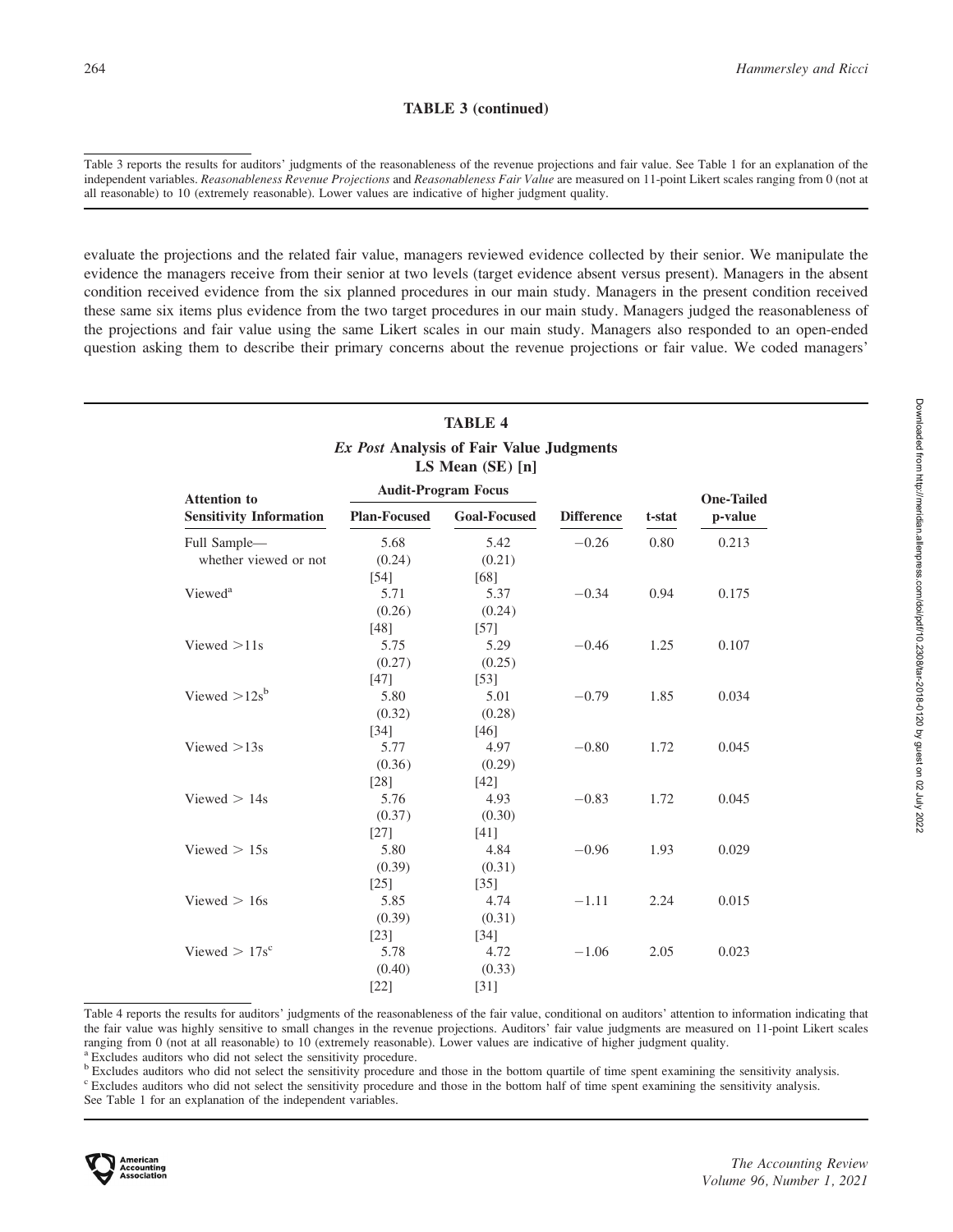responses to this question into three categories: (1) overall supportive of management's position, (2) overall neutral, (3) overall critical of management's position.<sup>22</sup>

We find that managers who receive the target evidence rate the revenue projections as significantly less reasonable (mean  $=$ 3.68) than managers who do not (mean  $=$  4.71,  $t_{38}$  = 1.91, p = 0.032, one-tailed). Managers' judgments of reasonableness of the fair value follow a similar trend, but the difference across conditions is not significant (mean present  $= 3.89$  and mean absent  $=$ 4.29,  $t_{38} = 0.70$ , p = 0.246, one-tailed).<sup>23</sup> Further, analysis of managers' open-ended responses suggests that managers who receive the target evidence are significantly more critical of management's position (mean  $= 2.94$ ) than managers who do not (mean  $=$  2.62,  $Z = 2.09$ ,  $p = 0.019$ , one-tailed). Taken together, this provides evidence that senior auditors' superior collection of evidence can have downstream effects on managers' judgment quality.

To summarize, our data support H3. Goal-focused auditors follow up more effectively than plan-focused auditors. Although our main tests do not demonstrate an effect of program-focus on senior auditors' own reasonableness judgments, our two additional analyses suggest that goal-focused programs can improve audit judgment quality.

Hypothesis 4 predicts that plan-focused auditors who think abstractly will follow up on evidence that contradicts management's estimate more effectively and make higher quality judgments than plan-focused auditors who do not. We first test H4 by examining the simple effect of the abstract prompt on the number of target issues within the plan-focused condition. Table 2 (Panel C) provides the relevant contrast. Contrary to expectations, plan-focused-auditors who think abstractly do not communicate significantly more target issues to their manager (mean  $= 0.64$ ) than plan-focused auditors who do not (mean  $=$ 0.60;  $t_{114} = 0.15$ , p = 0.441, one-tailed). Similarly, plan-focused auditors who think abstractly do not evaluate the revenue projections as less reasonable (mean = 5.99) than plan-focused auditors who do not think abstractly (mean = 5.42,  $t_{118}$  = 1.19, p  $= 0.881$ , one-tailed) and do not evaluate management's estimate of the fair value as less reasonable (mean  $= 5.76$ ) than planfocused auditors who do not think abstractly (mean  $=$  5.59,  $t_{118} = 0.35$ , p  $= 0.638$ , one-tailed). This does not support H4.

#### Supplemental Analyses

#### Process Measures and Mediation

Theory predicts that people with a general goal will show heightened attention to unplanned opportunities to achieve their goal ([Parks-Stamm et al. 2007;](#page-18-0) [Masicampo and Baumeister 2012](#page-18-0)). Thus, we expect that goal-focused auditors will be more likely than plan-focused auditors to notice the seeded risks contained in the CFO's comments about the projections. Postexperiment, we asked auditors two surprise recall multiple choice questions about the CFO's comments. Auditors could not return to the case while answering these questions, which measure whether the auditors recall that the company moved up the new product planned release date and that a competitor was developing a competing product. We sum the number of correct answers to construct a measure of auditors' attention to the seeded risks. Consistent with our theory, goal-focused auditors correctly recalled more seeded risks (mean = 1.32) than plan-focused auditors (mean = 0.93,  $Z = 2.07$ , p = 0.020, one-tailed).

In addition, theory predicts that people with specific plans will devalue unplanned opportunities to achieve their goal, even if they notice the opportunities ([Bayuk et al. 2010](#page-17-0)). Thus, we expect that after controlling for auditors' attention to the seeded risks contained in the CFO's comments, goal-focused auditors should still be more likely to follow up on these risks than planfocused auditors. We run a Poisson model on the number of target procedures selected while controlling for the sum of auditors' correct answers to the surprise recall questions. The covariate is significant  $(\chi_1^2 = 6.04, p = 0.014)$ , and goal-focused auditors still select more target procedures (mean = 1.11) than plan-focused auditors (mean = 0.69 percent,  $Z = 2.44$ , p = 0.008, one-tailed). Thus, consistent with our theory, goal-focused auditors perform a more effective information search because they are more attentive to new risks that emerge after the audit plan has been set and because they are more willing to take action when they notice these risks. $24,25$ 



<sup>&</sup>lt;sup>22</sup> Coders were blind to condition and had an initial agreement rate of 84 percent, which is better than chance ( $p < 0.001$ ).<br><sup>23</sup> An untabulated path model, which demonstrates good fit, provides evidence of an *indirect* reasonableness of the fair value through its effect on the reasonableness of the revenue projections ( $p = 0.020$ , one-tailed). Significance weakens if we

include the inattentive auditors' data who completed the follow-up study ( $n = 54$ ,  $p = 0.104$ , one-tailed).<br><sup>24</sup> Consistent with this analysis, an untabulated path model shows that auditors' recall of the seeded risks par program-focus and auditors' selection of target procedures. The model fits the data well  $(\chi^2 = 0.74, p = 0.691; CFI = 1.00; RMSEA = 0.00)$ . The indirect path from audit-program focus to target procedures through auditors' recall of the seeded risks is significant ( $p = 0.033$ ) and is consistent with our theory that a goal-focus operates by increasing auditors' attention to the seeded risks. The direct path from audit-program focus to target procedures also remains significant ( $p = 0.007$ ) and is consistent with our expectation that, controlling for auditors' attention to the seeded risks, goal-focused auditors are still more likely to take action because they are less likely to devalue unplanned opportunities to effectively perform their task.<br><sup>25</sup> We further distinguish our goal-focus construct from abstract thinking b

goal-focused auditors think less abstractly (mean abstractness = 1.64) than plan-focused auditors (mean abstractness = 1.93,  $\chi_1^2$  = 5.42, p = 0.020). We also acknowledge that plan-focused auditors may have felt less responsible for performing unplanned procedures than goal-focused auditors. While this is consistent with the devaluation mechanism, future studies could consider the role of responsibility more directly.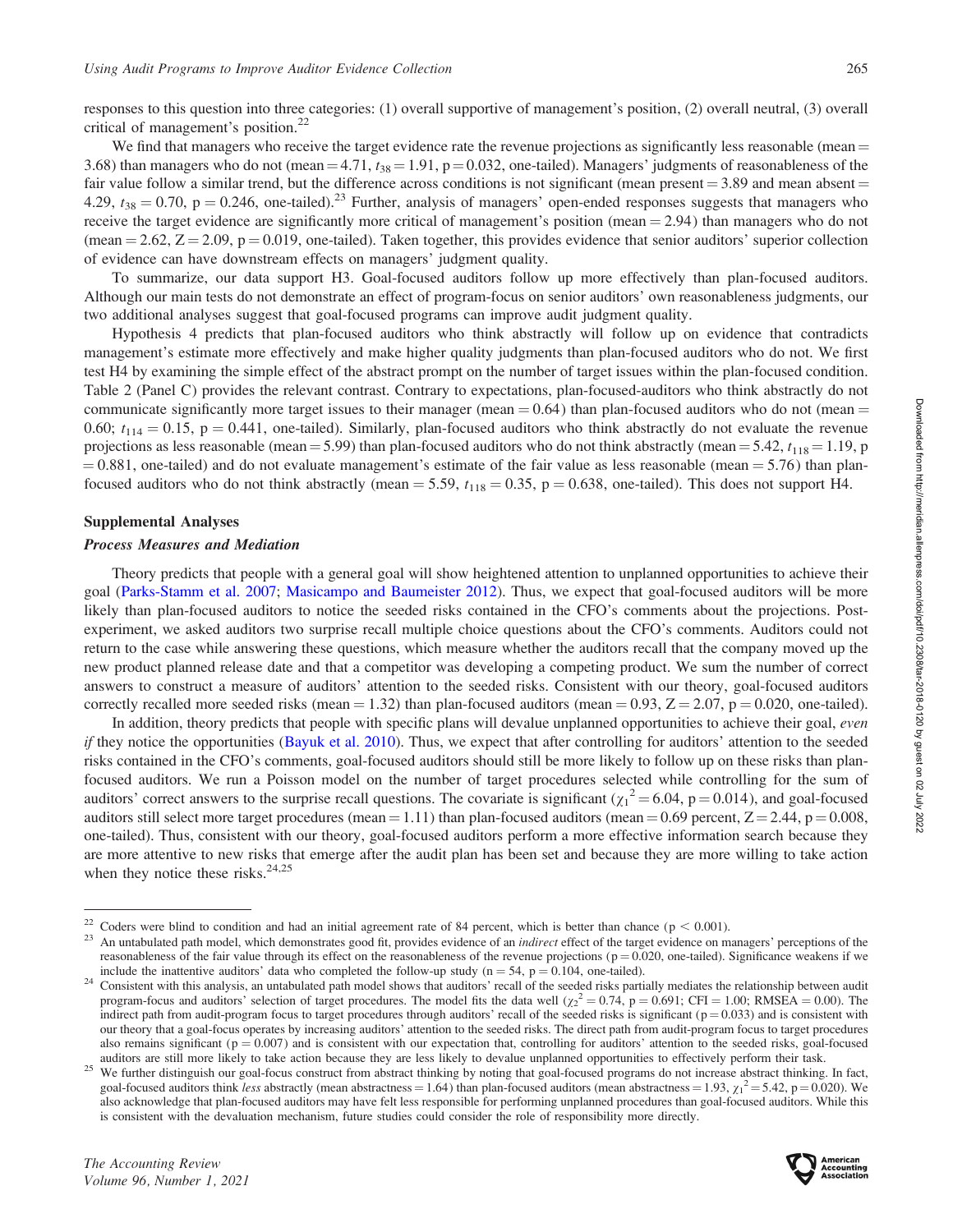#### Performance of Planned Audit Procedures

Since people with specific plans show heightened attention to the goal pursuit opportunities specified in their plans and automatically initiate planned actions [\(Gollwitzer 1999;](#page-18-0) [Gollwitzer et al. 2004;](#page-18-0) [Gollwitzer and Sheeran 2006](#page-18-0)), we consider whether plan-focused auditors are more likely to select the six planned audit procedures than are goal-focused auditors. We did not necessarily expect goal-focused auditors to neglect the planned audit procedures because these procedures are goalrelevant. Table 1 (Panel A) reports the number of planned procedures selected across conditions. A Poisson loglinear model (not tabulated) shows that the number of planned procedures plan-focused auditors select (mean  $= 5.24$ ) is not significantly different from the number goal-focused auditors select (mean = 4.92,  $\chi_1^2 = 0.64$ , p = 0.425).<sup>26</sup>

#### Performance of Irrelevant Audit Procedures

One concern with moving away from plan-focused audit programs is that auditors without a detailed guide might inefficiently choose to perform irrelevant procedures. We did not expect this to be the case because our theory predicts that having a general task goal should only increase the likelihood that they perform goal-relevant procedures. To test this expectation, we count the number of irrelevant procedures auditors select and we report these data in Table 1 (Panel A). A Poisson loglinear model (not tabulated) shows that the number of irrelevant procedures that goal-focused auditors select (mean  $(1, 0.79)$  is not significantly different from the number that plan-focused auditors select (mean  $= 0.74$ ,  $\chi_1^2 = 0.10$ , p  $= 0.755$ ). Thus, goal-focused auditors do not appear to be less efficient than plan-focused auditors.

#### Analysis of Rote Information Search Behavior

We examine the extent to which plan-focused auditors adhere to the plan-focused program in a rote fashion. We find that 24 of 54 plan-focused auditors (44.4 percent), but only 11 of 69 goal-focused auditors (15.9 percent), limit their information search to planned procedures. This difference is statistically meaningful  $(\chi_1^2 = 12.90, p < 0.001)$ . Further, of the 24 planfocused auditors that select only planned procedures, 19 (79.2 percent) select all six of the planned procedures and, despite the fact that we presented the procedures in a random order, nine (47.4 percent) of these auditors select the six procedures in the order that they were listed on the plan-focused audit program. In contrast, of the 11 goal-focused auditors that select only planned procedures, only three (27.3 percent) select all six of the procedures and none of these auditors select the six procedures in the order that they were listed on the plan-focused audit program. Again, these differences are statistically meaningful (select all six procedures  $\chi_1^2 = 19.96$ , p < 0.001, and in order  $\chi_1^2 = 9.60$ , p = 0.002, respectively). Together, this suggests that plan-focused auditors are more likely to search for evidence in a rote fashion than goal-focused auditors.

# Task Difficulty and Effort

We examine whether goal-focused auditors worked harder than plan-focused auditors. We asked auditors to report how hard they worked on the task on a scale ranging from 0 (not at all hard) to 10 (extremely hard) and how difficult they perceived the task on a scale ranging from 0 (not at all difficult) to 10 (extremely difficult). Goal-focused auditors do not report working significantly harder (mean = 6.29) than plan-focused auditors (mean = 6.08,  $F_{1, 114}$  = 0.25, p = 0.619), do not report that their task is significantly more difficult (mean = 5.48) than plan-focused auditors (mean = 5.19,  $F_{1, 103} = 0.59$ , p = 0.446), do not spend significantly more time on the task (mean = 32.7 minutes) than plan-focused auditors (mean = 30.3 minutes,  $F_{1, 107}$  = 1.11,  $p = 0.294$ ), and do not select significantly more total procedures (mean = 6.7) than plan-focused auditors (mean = 6.9,  $F_{1, 119} = 0.39$ , p = 0.532).<sup>27</sup> Overall, this suggests that goal-focused programs can increase audit quality without necessarily increasing effort.

# Effect of the Abstract Prompt on Goal-Focused Auditors

We do not have a prediction about the impact of abstract thinking on goal-focused auditors. We observe ex post that goalfocused auditors who think abstractly do not select a different number of target procedures (mean  $= 1.08$ ) than those who do not

<sup>&</sup>lt;sup>27</sup> The analysis of time excludes data from 12 participants for whom total time exceeds 60 minutes and, thus, likely includes idle time before participants received the manipulations. We continue to find no effect of audit program-focus on time if we exclude data from ten participants for whom total time exceeds 75 minutes ( $p = 0.679$ ), if we exclude data from seven participants for whom total time exceeds 90 minutes ( $p = 0.229$ ), and if we exclude data from four participants for whom total time exceeds 120 minutes ( $p = 0.179$ ). Analysis based on our full sample is uninformative due to extreme outliers (i.e., four participants for whom total time exceeds 2, 6, 17, and 20 hours).



<sup>26</sup> During evidence collection, goal-focused auditors could return to the planning discussion with their manager, which described the task goal and the six planned procedures. Goal-focused auditors were more likely to return to this information (mean  $= 38$  percent) than plan-focused auditors (mean  $= 20$ percent,  $\chi_1^2 = 4.94$ , p = 0.026). Thus, goal-focused auditors pursued their goal, in part, by ensuring they completed the planned procedures.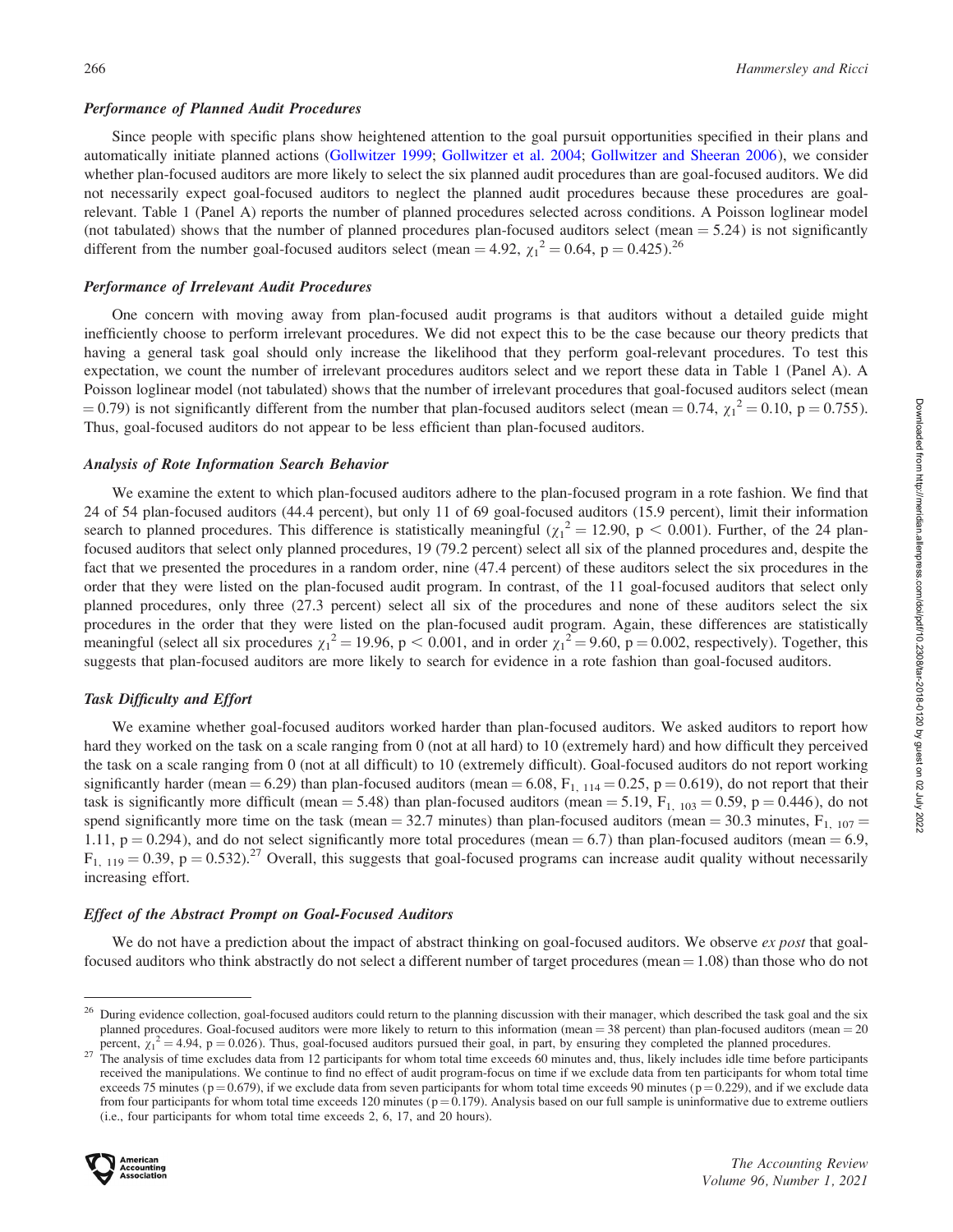(mean = 1.33,  $\chi_1^2$  = 0.89, p = 0.346). Further, goal-focused auditors who think abstractly report marginally fewer target issues (mean  $= 0.83$ ) than those who do not (mean  $= 1.33$ ,  $F_{1, 114} = 3.78$ , p  $= 0.054$ ). Thus, if anything, thinking abstractly may interfere with the effects of goal-focused programs. While we caution against over-interpretation of a single, unpredicted result that is the second action in a logical sequence, we note that this result is consistent with [Bayuk et al.'s \(2010\)](#page-17-0) concern that abstract thinking can lead to inaction when people are already focused on a general goal.

# Effect of the Abstract Prompt on Plan-Focused Auditors

In this section, we consider support for four explanations for why the abstract prompt did not improve plan-focused auditor performance, despite a successful manipulation. First, it is possible that the abstract prompt wore off before it affected judgments. This is unlikely because, as we report with our manipulation checks, auditors who receive the abstract prompt respond to the post-experimental question about task purpose by describing higher-level goals than auditors who do not receive the prompt. Thus, the prompt appears to have had a lasting effect.

Second, it is possible that the abstract prompt was frustrating. This is unlikely because it does not appear that the prompt was overly burdensome or caused auditors to disengage. Auditors wrote an average of 65.2 words (median is 54) in response to the prompt. Auditors who receive the abstract prompt do not report working significantly harder (mean  $= 6.13$ ) than auditors who do not receive the prompt (mean  $= 6.24$ ,  $F_{1, 114} = 0.07$ ,  $p = 0.795$ ), do not report that their task was significantly more difficult (mean = 5.42) than auditors who do not receive the prompt (mean = 5.25,  $F_{1, 103} = 0.20$ , p = 0.658), and do not spend a different amount of time on the task (mean  $=$  32.4 minutes) than auditors who do not receive the prompt (mean  $=$  30.6 minutes,  $F_{1, 107} = 0.62$ ,  $p = 0.434$ .<sup>28</sup> Further, of the 49 incomplete instruments we received, only three auditors dropped out immediately after we asked them to respond to the prompt. Taken together, this is inconsistent with a frustration argument.

A third possibility is that the abstract prompt was ineffective because thinking about higher-level goals distracts auditors from their main task. We see no evidence of this. Specifically, plan-focused auditors who receive the prompt are not more likely to select irrelevant procedures (mean = 0.79) than those who do not (mean = 0.69,  $\chi_1^2$  = 0.16, p = 0.690) and are not more likely to write additional non-diagnostic procedures (mean = 0.36) than those who do not (mean = 0.42;  $\chi_1^2$  = 0.15, p = 0.699). Instead, plan-focused auditors remain focused on completing the six steps of the planned audit program regardless of whether they receive the abstract prompt (mean planned procedures = 5.04) or not (mean = 5.46,  $\chi_1^2 = 0.47$ , p = 0.495).

The fourth possibility we consider is that the abstract prompt was ineffective because it was not sufficient to *disrupt* auditors' focus on performing planned procedures. This explanation has support in our data. The plan-focused program appears to be an impediment to performance that, as previously discussed, caused many plan-focused auditors to carry out the audit program in a rote fashion, making disrupting their plan very difficult. In contrast, the goal-focused program was effective because it removed this impediment to performance. This suggests that while our abstract prompt manipulation was successful, it was not sufficient for improving plan-focused auditor performance. Further, there is no significant association between abstract thinking, as *measured* by our manipulation check, and the number of target procedures selected by plan-focused auditors ( $r = 0.143$ ,  $p = 0.303$ ), corroborating our conclusion that abstract thinking is simply not sufficient for disrupting a focus on performing planned procedures.<sup>29</sup> Thus, we conclude that even when thinking more abstractly, auditors who use planfocused programs struggle to flexibly deviate from their plans in order to collect relevant, unplanned evidence because of the barriers to performance these programs can create.

#### V. DISCUSSION AND CONCLUSION

Our study addresses a problem with audit quality that has been difficult to solve because adding a new checklist or audit program step is not effective for ensuring collection of as yet unidentified, but necessary audit evidence ([Griffith et al. 2015b](#page-18-0)). Instead, improving performance on these tasks requires auditors to flexibly respond to new information. Our study suggests that goal-focused programs are a promising innovation that can help improve performance when auditing accounts for which it is difficult to identify all relevant evidence in advance, such as estimates and higher fraud-risk accounts. In these settings, auditors must remain open to information about additional risks and respond to this information by collecting additional, relevant



The analysis of time excludes data from 12 participants for whom total time exceeds 60 minutes and, thus, likely includes idle time. See footnote 27 for rationale. Truncating at 75, 90, or 120 minutes yields the same infer

<sup>&</sup>lt;sup>29</sup> Similarly, this conclusion remains true if we drop the subset of participants who did not respond to the abstract prompt by describing broader audit quality goals, such as identifying material misstatements in the financial statements or ensuring financial statement users receive reliable information. Plan-focused auditors who respond to the abstract prompt as expected still do not select significantly more target procedures (mean  $= 0.94$ ) than planfocused auditors who do not receive the prompt (mean = 0.64,  $Z = 1.01$ , p = 0.156, one-tailed) and there is still no association between the level of abstract thinking and selecting more target procedures ( $r = 0.068$ ,  $p = 0.666$ ).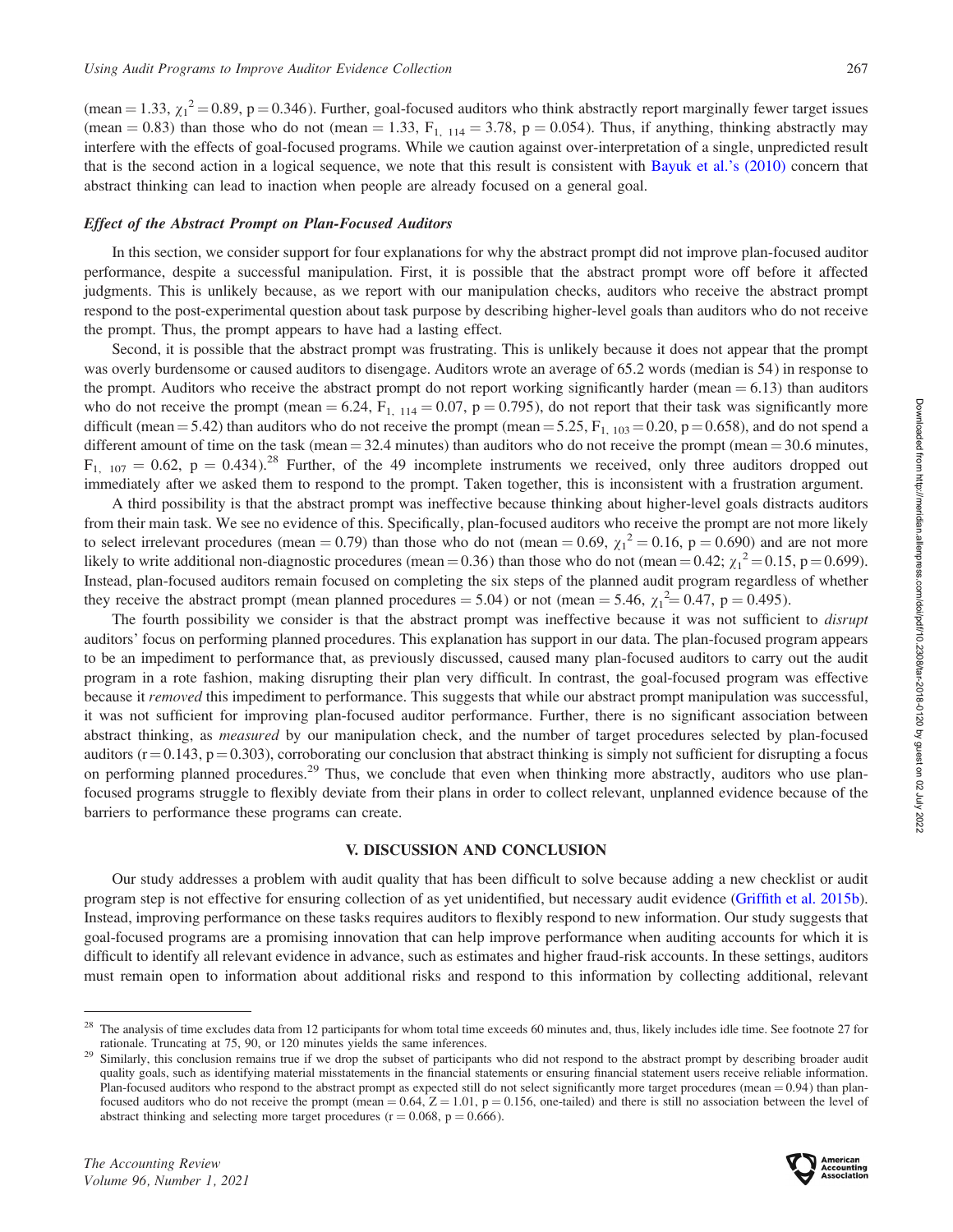<span id="page-17-0"></span>evidence. We investigate whether changing the focus of the audit program improves auditors' collection of critical, unanticipated evidence.

We find that compared to auditors who use plan-focused audit programs, auditors who use goal-focused audit programs are more attentive to cues that suggest that additional evidence is necessary and are more likely to respond to these cues by collecting relevant, unplanned evidence. Due to their superior information acquisition, goal-focused auditors also choose to bring more key, contradictory evidence to the attention of their manager. We follow up on concerns about auditors' use of stepby-step audit programs [\(Griffith et al. 2015b\)](#page-18-0) and show that shifting the focus of audit programs to general task goals improves performance when necessary audit procedures cannot be identified when the audit program is designed. Since step-by-step programs are the standard of practice, our study can potentially help practitioners and regulators consider whether alternative methods are more appropriate for some areas of the audit.

Future research will be necessary to determine how goal-focused audit programs could be implemented in practice and the related costs and benefits associated with this. Importantly, we designed a powerful manipulation in order to test our theory about audit program focus and we would not expect audit programs in practice to look exactly like we have operationalized them in this study. Nevertheless, our informal conversations with practitioners reinforce our belief that audit programs in practice can be designed to be focused relatively more on performing specific, predefined procedures or attaining task goals. Further, we expect that implementing goal-focused programs on the entire audit likely is not desirable, since we hypothesize that using this type of program is beneficial only when unforeseen evidence may exist. We do not expect a benefit from goalfocused programs on tasks for which all of the steps to be performed can be specified in advance. Thus, audit firms might consider designing special, more goal-focused programs for use in areas such as estimates, where flexibility is critical.

We also identify a theory-driven mechanism to improve plan-focused auditor performance, but find no evidence that having auditors think abstractly about their task improves their collection of relevant, unplanned evidence. Our data suggest that we successfully manipulated abstract thinking. This produces an important theoretical insight. The failure of abstract thinking to improve performance, in combination with evidence that many plan-focused auditors completed their task in a rote fashion, suggests that the barriers to effective evidence collection contained in plan-focused audit programs are strong and difficult to overcome. Since plan-focused audit programs have benefits, such as improving the consistency of performance [\(McDaniel 1990\)](#page-18-0), future research should continue to look for ways to mitigate the drawbacks of using plan-focused programs in settings where flexibility is important to audit effectiveness.

#### **REFERENCES**

- Agoglia, C. P., T. Kida, and D. M. Hanno. 2003. The effects of alternative justification memos on the judgments of audit reviewees and reviewers. Journal of Accounting Research 41 (1): 33–46. <https://doi.org/10.1111/1475-679X.00094>
- Asare, S. K., and A. M. Wright. 2004. The effectiveness of alternative risk assessment and program planning tools in a fraud setting. Contemporary Accounting Research 21 (2): 325–352. <https://doi.org/10.1506/L20L-7FUM-FPCB-7BE2>
- Austin, A. A. 2019. Investigating auditors' attention to fraud during evidence evaluation to improve auditors' responses to fraud risks. Working paper, University of Richmond.
- Austin, A. A., J. S. Hammersley, and M. A. Ricci. 2020. Improving auditors' consideration of evidence contradicting management's estimate assumptions. Contemporary Accounting Research (forthcoming). <https://doi.org/10.1111/1911-3846.12540>
- Bayuk, J. B., C. Janiszewski, and R. A. Leboeuf. 2010. Letting good opportunities pass us by: Examining the role of mind-set during goal pursuit. The Journal of Consumer Research 37 (4): 570–583. <https://doi.org/10.1086/654892>
- BDO Seidman, LLP. 2004. Comment letter on proposed auditing standard on audit documentation and proposed amendment to interim auditing standards. PCAOB Rulemaking Docket Matter No. 012. Available at: [https://pcaobus.org/Rulemaking/Docket012/023\\_](https://pcaobus.org/Rulemaking/Docket012/023_BDO_Seidman_LLP.pdf) [BDO\\_Seidman\\_LLP.pdf](https://pcaobus.org/Rulemaking/Docket012/023_BDO_Seidman_LLP.pdf)
- Bennett, G. B., and R. C. Hatfield. 2013. The effect of the social mismatch between staff auditors and client management on the collection of audit evidence. The Accounting Review 88 (1): 31–50. <https://doi.org/10.2308/accr-50286>
- Brazel, J. F., S. B. Jackson, T. J. Schaefer, and B. W. Stewart. 2016. The outcome effect and professional skepticism. The Accounting Review 91 (6): 1577–1599. <https://doi.org/10.2308/accr-51448>
- Canadian Public Accountability Board (CPAB). 2014. Public Report. Toronto, Ontario: CPAB.
- Cannon, N., and J. C. Bedard. 2017. Auditing challenging fair value measurements: Evidence from the field. The Accounting Review 92 (4): 81–114. <https://doi.org/10.2308/accr-51569>
- Carver, C. S., and M. F. Scheier. 1982. Control theory: A useful conceptual framework for personality–social, clinical, and health psychology. Psychological Bulletin 92 (1): 111–135. <https://doi.org/10.1037/0033-2909.92.1.111>
- Coram, P., J. Ng, and D. R. Woodliff. 2004. The effect of risk of misstatement on the propensity to commit reduced audit quality acts under time budget pressure. Auditing: A Journal of Practice & Theory 23 (2): 159–167. <https://doi.org/10.2308/aud.2004.23.2.159>
- Freitas, A. L., P. Gollwitzer, and Y. Trope. 2004. The influence of abstract and concrete mindsets on anticipating and guiding others' selfregulatory efforts. Journal of Experimental Social Psychology 40 (6): 739–752. <https://doi.org/10.1016/j.jesp.2004.04.003>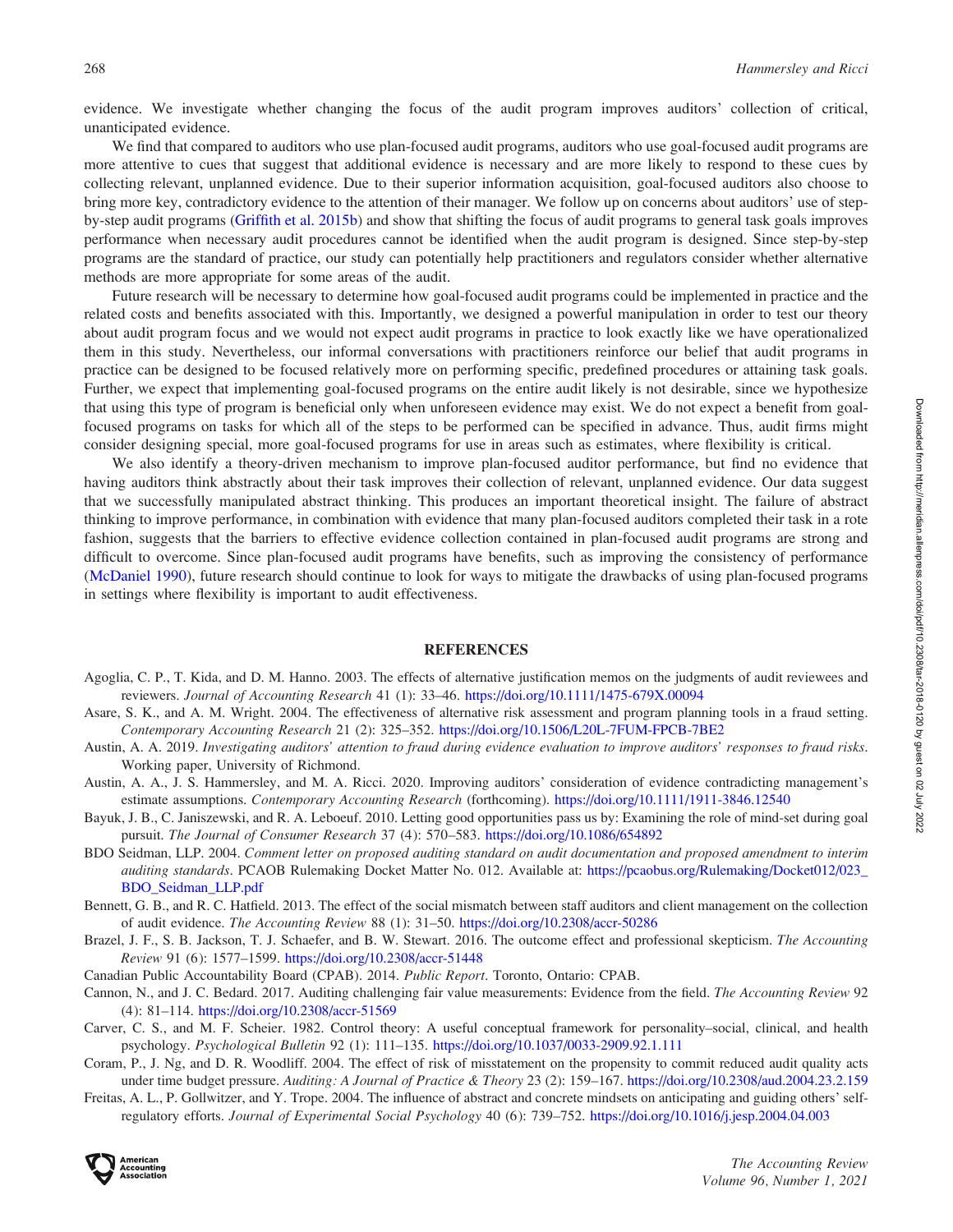- <span id="page-18-0"></span>Gollwitzer, P. M. 1999. Implementation intentions: Strong effects of simple plans. The American Psychologist 54 (7): 493–503. [https://](https://doi.org/10.1037/0003-066X.54.7.493) [doi.org/10.1037/0003-066X.54.7.493](https://doi.org/10.1037/0003-066X.54.7.493)
- Gollwitzer, P. M., and V. Brandstätter. 1997. Implementation intentions and effective goal pursuit. Journal of Personality and Social Psychology 73 (1): 186–199. <https://doi.org/10.1037/0022-3514.73.1.186>
- Gollwitzer, P. M., and P. Sheeran. 2006. Implementation intentions and goal achievement: A meta-analysis of effects and processes. Advances in Experimental Social Psychology 38: 69–119. [https://doi.org/10.1016/S0065-2601\(06\)38002-1](https://doi.org/10.1016/S0065-2601(06)38002-1)
- Gollwitzer, P. M., K. Fujita, and G. Oettingen. 2004. Planning and the implementation of goals. In Handbook of Self-regulation: Research, Theory, and Applications, edited by R. F. Baumeister and K. D. Vohs, 211–228. New York, NY: Guilford Press.
- Gollwitzer, P. M., E. J. Parks-Stamm, A. Jaudas, and P. Sheeran. 2008. Flexible tenacity in goal pursuit. In Handbook of Motivation Science, edited by J. Y. Shah and W. L. Gardner, 325–341. New York, NY: Guilford Press.
- Griffith, E. E., J. S. Hammersley, and K. Kadous. 2015a. Audits of complex estimates as verification of management's numbers: How institutional pressures shape practice. Contemporary Accounting Research 32 (3): 833–863. <https://doi.org/10.1111/1911-3846.12104>
- Griffith, E. E., J. S. Hammersley, K. Kadous, and D. Young. 2015b. Auditor mindsets and audits of complex estimates. *Journal of* Accounting Research 53 (1): 49–77. <https://doi.org/10.1111/1475-679X.12066>
- Hackenbrack, K., and M. W. Nelson. 1996. Auditors' incentives and their application of financial accounting standards. The Accounting Review 71 (1): 43–59.
- Hamilton, E. L. 2016. Evaluating the intentionality of identified misstatements: How perspective can help auditors in distinguishing errors from fraud. Auditing: A Journal of Practice & Theory 35 (4): 57–78. <https://doi.org/10.2308/ajpt-51452>
- Hammersley, J. S. 2011. A review and model of auditor judgments in fraud-related planning tasks. Auditing: A Journal of Practice & Theory 30 (4): 101–128.
- Hammersley, J. S., K. M. Johnstone, and K. Kadous. 2011. How do audit seniors respond to heightened fraud risk? Auditing: A Journal of Practice & Theory 30 (3): 81–101. <https://doi.org/10.2308/ajpt-10110>
- Kadous, K., and Y. Zhou. 2019. How does intrinsic motivation improve auditor judgment in complex audit tasks? Contemporary Accounting Research 36 (1): 108–131.
- Kadous, K., S. J. Kennedy, and M. E. Peecher. 2003. The effect of quality assessment and directional goal commitment on auditors' acceptance of client-preferred accounting methods. The Accounting Review 78 (3): 759–778. <https://doi.org/10.2308/accr.2003.78.3.759>
- Masicampo, E. J., and R. F. Baumeister. 2012. Committed but closed-minded: When making a specific plan for a goal hinders success. Social Cognition 30 (1): 37–55. <https://doi.org/10.1521/soco.2012.30.1.37>
- McCracken, S., S. E. Salterio, and M. Gibbins. 2008. Auditor–client management relationships and roles in negotiating financial reporting. Accounting, Organizations and Society 33 (4-5): 362–383. <https://doi.org/10.1016/j.aos.2007.09.002>
- McDaniel, L. S. 1990. The effects of time pressure and audit program structure on audit performance. Journal of Accounting Research 28 (2): 267–285. <https://doi.org/10.2307/2491150>
- Ordóñez, L. D., M. E. Schweitzer, A. D. Galinsky, and M. H. Bazerman. 2009. Goals gone wild: The systematic side effects of overprescribing goal setting. The Academy of Management Perspectives 23 (1): 6–16. <https://doi.org/10.5465/amp.2009.37007999>
- Parks-Stamm, E. J., P. M. Gollwitzer, and G. Oettingen. 2007. Action control by implementation intentions: Effective cue detection and efficient response initiation. Social Cognition 25 (2): 248–266. <https://doi.org/10.1521/soco.2007.25.2.248>
- Public Company Accounting Oversight Board (PCAOB). 2009. Report on 2008 inspection of PricewaterhouseCoopers. Release No. 104- 2009-038A. Available at: [https://pcaobus.org/Inspections/Reports/Documents/2009\\_PricewaterhouseCoopers-0325.pdf.](https://pcaobus.org/Inspections/Reports/Documents/2009_PricewaterhouseCoopers-0325.pdf)
- Public Company Accounting Oversight Board (PCAOB). 2010a. Auditing standards Available at: [https://pcaobus.org/Standards/](https://pcaobus.org/Standards/Auditing/Pages/AS2101.aspx) [Auditing/Pages/AS2101.aspx.](https://pcaobus.org/Standards/Auditing/Pages/AS2101.aspx)
- Public Company Accounting Oversight Board (PCAOB). 2010b. Auditing standards Available at: [https://pcaobus.org/Standards/](https://pcaobus.org/Standards/Auditing/Pages/AS2110.aspx) [Auditing/Pages/AS2110.aspx.](https://pcaobus.org/Standards/Auditing/Pages/AS2110.aspx)
- Public Company Accounting Oversight Board (PCAOB). 2014. In the matter of Ernst & Young LLPs quality control remediation submission. Release No. 104-2014-101. Available at: [https://pcaobus.org/Inspections/Documents/06112014\\_EY\\_Remediation.pdf.](https://pcaobus.org/Inspections/Documents/06112014_EY_Remediation.pdf)
- Rasso, J. T. 2015. Construal instructions and professional skepticism in evaluating complex estimates. Accounting, Organizations and Society 46: 44–55. <https://doi.org/10.1016/j.aos.2015.03.003>
- Ricchiute, D. N. 1999. The effect of audit seniors' decisions on working paper documentation and on partners' decisions. Accounting, Organizations and Society 24 (2): 155–171. [https://doi.org/10.1016/S0361-3682\(98\)00029-4](https://doi.org/10.1016/S0361-3682(98)00029-4)
- Rich, J. S., I. Solomon, and K. T. Trotman. 1997. The audit review process: A characterization from the persuasion perspective. Accounting, Organizations and Society 22 (5): 481–505. [https://doi.org/10.1016/S0361-3682\(97\)80165-1](https://doi.org/10.1016/S0361-3682(97)80165-1)
- Tan, H. T., and K. T. Trotman. 2003. Reviewers' responses to anticipated stylization attempts by preparers of audit workpapers. The Accounting Review 78 (2): 581–604. <https://doi.org/10.2308/accr.2003.78.2.581>
- Trope, Y., and N. Liberman. 2010. Construal-level theory of psychological distance. Psychological Review 117 (2): 440–463. [https://doi.](https://doi.org/10.1037/a0018963) [org/10.1037/a0018963](https://doi.org/10.1037/a0018963)
- Vallacher, R. R., and D. M. Wegner. 1987. What do people think they're doing? Action identification and human behavior. Psychological Review 94 (1): 3–15. <https://doi.org/10.1037/0033-295X.94.1.3>
- Wakslak, C. J., Y. Trope, N. Liberman, and R. Alony. 2006. Seeing the forest when entry is unlikely: Probability and the mental representation of events. Journal of Experimental Psychology. General 135 (4): 641–653. <https://doi.org/10.1037/0096-3445.135.4.641>

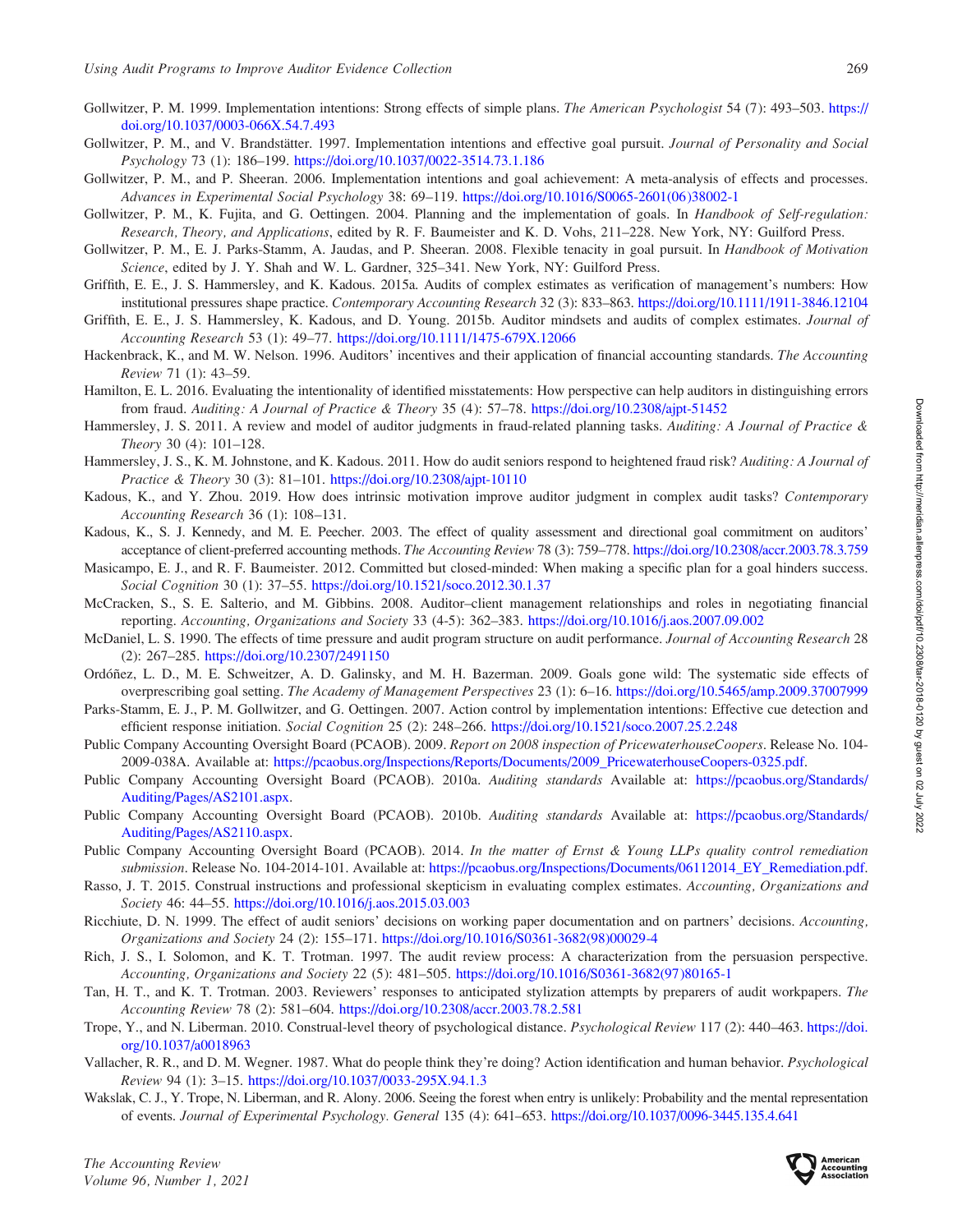- <span id="page-19-0"></span>Wieber, F., L. A. Sezer, and P. M. Gollwitzer. 2014. Asking "why" helps action control by goals but not plans. Motivation and Emotion 38 (1): 65–78. <https://doi.org/10.1007/s11031-013-9364-3>
- Yip-Ow, J., and H. T. Tan. 2000. Effects of the preparer's justification on the reviewer's hypothesis generation and judgment in analytical procedures. Accounting, Organizations and Society 25 (2): 203–215. [https://doi.org/10.1016/S0361-3682\(99\)00026-4](https://doi.org/10.1016/S0361-3682(99)00026-4)

# APPENDIX A

# Evidence Collection Screen

Note: Auditors' audit programs were visible at the top of this screen. Auditors selected from the following procedures, examined the evidence revealed by the selected procedure, and repeated this process iteratively until they selected ''I am finished.'' We indicate below whether each procedure represents a planned procedure, a target procedure, or an irrelevant procedure. These labels were not available to auditors. On the first iteration of the evidence collection process, we randomized the order in which the 12 procedures were presented. We preserved this order for all future iterations. The order below represents one of many possible orders.

| Review Hawthorne's analysis of its growth<br>rate compared to a peer set of firms.<br>(Planned)               | Perform a sensitivity analysis.<br>(Planned)                                           |
|---------------------------------------------------------------------------------------------------------------|----------------------------------------------------------------------------------------|
| Inquire with Production about its production                                                                  | Corroborate the projections with someone                                               |
| schedule.                                                                                                     | outside of accounting.                                                                 |
| (Target)                                                                                                      | (Planned)                                                                              |
| Perform a lookback analysis: compare<br>historical revenue projections by product to<br>actuals.<br>(Planned) | Review the electronics industry outlook and<br>macro-economic indicators.<br>(Planned) |
| Review Hawthorne's analysis of its allowance                                                                  | Tie out current projections by product to the                                          |
| for doubtful accounts.                                                                                        | DCF model.                                                                             |
| (Irrelevant)                                                                                                  | (Planned)                                                                              |
| Review Hawthorne's write-offs of accounts                                                                     | Perform a ratio analysis of accounts                                                   |
| receivable for the year.                                                                                      | receivable.                                                                            |
| (Irrelevant)                                                                                                  | (Irrelevant)                                                                           |
| Analyze the aging of accounts receivable.                                                                     | Review analyst coverage of GOL Stores.                                                 |
| (Irrelevant)                                                                                                  | (Target)                                                                               |
| Review my notes from the meeting with<br>Hawthorne's Chief Financial Officer, James<br>Ward.                  | Go back to Hawthorne's Step 1 and<br>Discounted Cash Flow Analyses.                    |
| Review my notes form the planning                                                                             | Go back to the Company Background and                                                  |
| discussion with my manager.                                                                                   | <b>Audit Materiality.</b>                                                              |
| I am finished collecting evidence.                                                                            |                                                                                        |

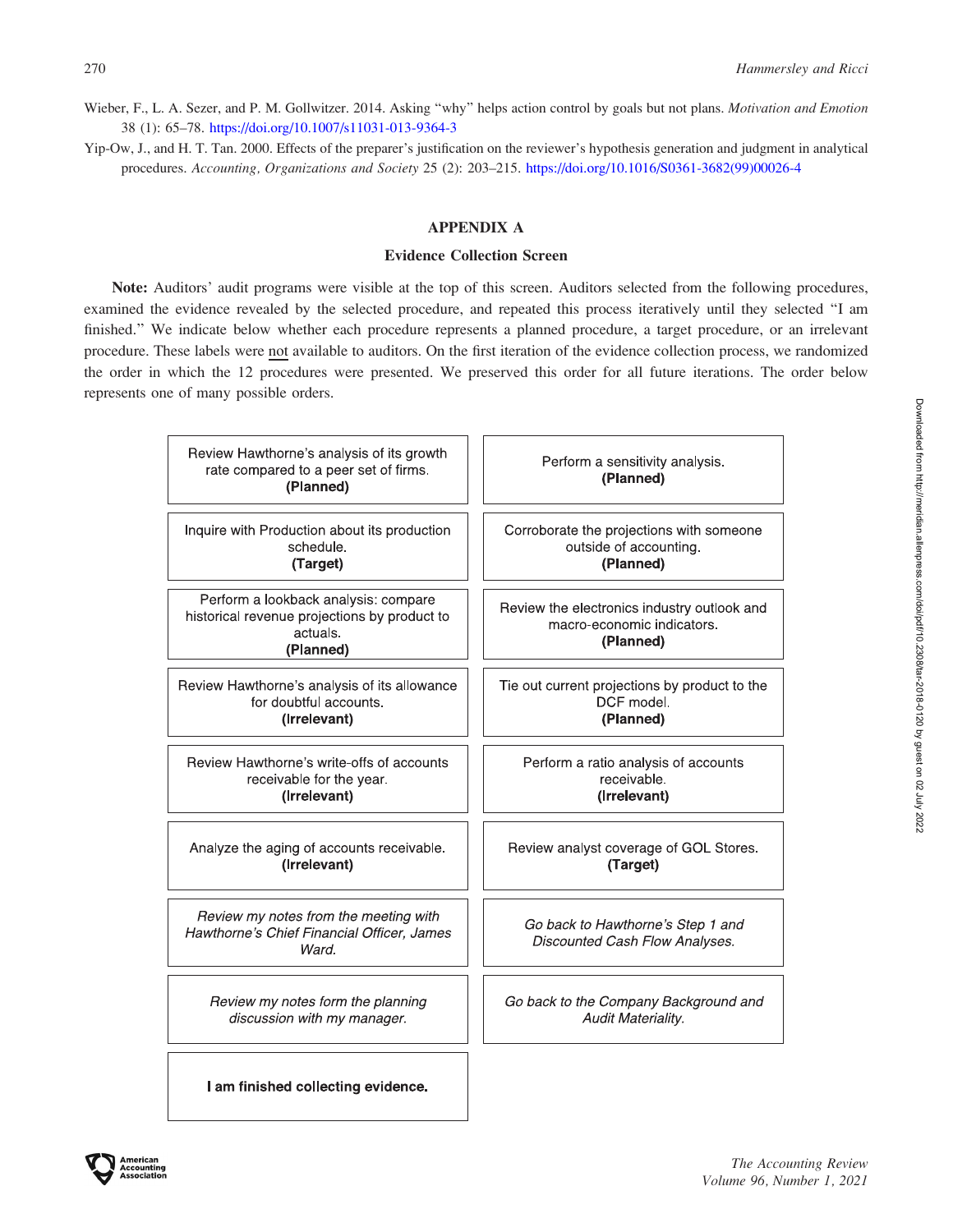# APPENDIX B<sup>30</sup>

# Audit Program Manipulation

# Planning the Audit of Hawthorne's Revenue Projections

My

ŀ

The goal you are trying to achieve is to evaluate the reasonableness of Hawthorne's revenue projections.

Prior to fieldwork, you discussed the **planned audit procedures** for the revenue projections with your manager. Based on this discussion, you plan to: (1) tie out current projections by product to the DCF model, (2) perform a lookback analysis: compare historical revenue projections by product to actuals, (3) corroborate the projections with someone outside of accounting, (4) perform a sensitivity analysis, (5) review the electronics industry outlook and macro-economic indicators, and (6) review Hawthorne's analysis of its growth rate compared to a peer group of firms.

Your firm recommends that you create an audit program before beginning fieldwork.

Note: Auditors in the goal-focused condition received the instructions below. The software required auditors to drag the goal they are trying to achieve into the audit program; they were not able to include any other information in the program.

Further, when auditing fair value assumptions, the audit program should include the goal you are trying to achieve.

Please drag the goal you are trying to achieve into the audit program displayed below:

| <b>Items</b><br>goal is to evaluate the                  | <b>Goodwill Audit Program: Revenue</b><br>projections |  |  |
|----------------------------------------------------------|-------------------------------------------------------|--|--|
| reasonableness of<br>lawthorne's revenue<br>projections. |                                                       |  |  |
|                                                          |                                                       |  |  |

Note: Instead of the above instructions, auditors in the **plan-focused** condition received the instructions below. The software required auditors in this condition to drag each of the six planned audit procedures into the audit program in the order they are listed; they were not able to include any other information in the program.

Further, when auditing fair value assumptions, the audit program should include each of the **planned audit procedures**. Please drag in order each of the planned audit procedures into the audit program displayed below:



<sup>30</sup> Appendix B is available, in its original format, as a downloadable Word document. Please see the link in Appendix C.